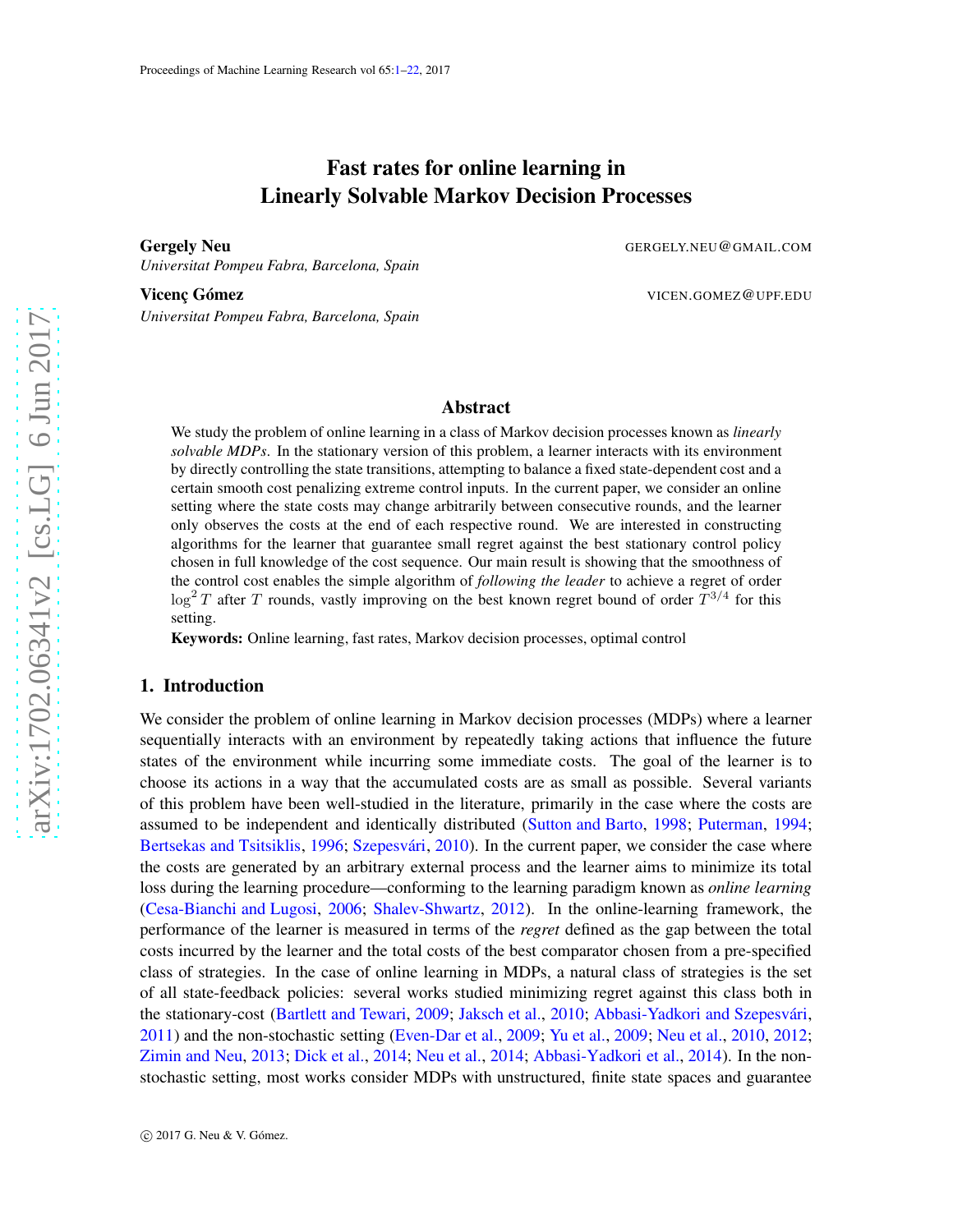that the regret increases no faster than  $O(\sqrt{T})$  as the number of interaction rounds T grows large. A notable exception is the work of [Abbasi-Yadkori et al.](#page-12-6) [\(2014](#page-12-6)), who consider the special case of (continuous-state) linear-quadratic control with arbitrarily changing target states, and propose an algorithm that guarantees a regret bound of  $O(\log^2 T)$ .

In the present paper, we study another special class of MDPs that turns out to allow fast rates. Specifically, we consider the class of so-called *linearly solvable MDPs* (in short, LMDPs), first proposed and named so by [Todorov](#page-14-5) [\(2006](#page-14-5)). This class takes its name after the special property that the Bellman optimality equations characterizing the optimal behavior policy take the form of a system of linear equations, which makes optimization remarkably straightforward in such problems. The continuous formulation (in both space and time) was discovered independently by [Kappen](#page-13-5) [\(2005](#page-13-5)) and is known as *path integral control*. LMDPs have many interesting properties. For example, optimal control laws for LMDPs can be linearly combined to derive composite optimal control laws efficiently [\(Todorov](#page-14-6), [2009](#page-14-6)). Also, the inverse optimal control problem in LMDPs can be expressed as a convex optimization problem [\(Dvijotham and Todorov,](#page-12-7) [2010](#page-12-7)). LMDPs generalize an existing duality between optimal control computation and Bayesian inference [\(Todorov](#page-14-7), [2008\)](#page-14-7). Indeed, the popular belief propagation algorithm used in dynamic probabilistic graphical models is equivalent the the power iteration method used to solve LMDPs [\(Kappen et al.,](#page-13-6) [2012\)](#page-13-6).

The LMDP framework has found applications in robotics [\(Matsubara et al.](#page-13-7), [2014;](#page-13-7) [Ariki et al.](#page-12-8), [2016\)](#page-12-8), crowdsourcing [\(Abbasi-Yadkori et al.,](#page-12-9) [2015](#page-12-9)), and controlling the growth dynamics of complex networks [\(Thalmeier et al.](#page-14-8), [2017](#page-14-8)). The related path integral control framework of [Kappen](#page-13-5) [\(2005](#page-13-5)) has been applied in several real-world tasks, including robot navigation [\(Kinjo et al.](#page-13-8), [2013](#page-13-8)), motor skill reinforcement learning [\(Theodorou et al.,](#page-14-9) [2010](#page-14-9); [Rombokas et al.,](#page-14-10) [2013;](#page-14-10) Gómez et al., [2014\)](#page-12-10), aggressive car maneuvering [\(Williams et al.](#page-14-11), [2016](#page-14-11)) or autonomous flight of teams of quadrotors (Gómez et al.,  $2016$ ).

In the present paper, we show that besides the aforementioned properties, the structure of LMDPs also enables constructing efficient online learning procedures with very low regret. In particular, we show that, under some mild assumptions on the structure of the LMDP, the (conceptually) simplest online learning strategy of *following the leader* guarantees a regret of order  $\log^2 T$ , vastly improving over the best known previous result by [Guan, Raginsky, and Willett](#page-12-12) [\(2014](#page-12-12)), who prove a regret bound of order  $T^{3/4+\epsilon}$  for arbitrarily small  $\epsilon > 0$  under the same assumptions. Our approach is based on the observation that the optimal control law arising from the LMDP structure is a smooth function of the underlying cost function, enabling rapid learning without any regularization whatsoever.

The rest of the paper is organized as follows. Section [2](#page-2-0) introduces the formalism of LMDPs and summarizes some basic facts that our technical content is going to rely on. Section [3](#page-4-0) describes our online learning model. Our learning algorithm is described in Section [4](#page-6-0) and analyzed in Section [5.](#page-7-0) Finally, we draw conclusions in Section [6.](#page-11-0)

**Notation.** We will consider several real-valued functions over a finite state-space  $\mathcal{X}$ , and we will often treat these functions as finite-dimensional (column) vectors endowed with the usual definitions of the  $\ell_p$  norms. The set of probability distributions over X will be denoted as  $\Delta(\mathcal{X})$ . Indefinite sums with running variables  $x, y$  or s are understood to run through all X.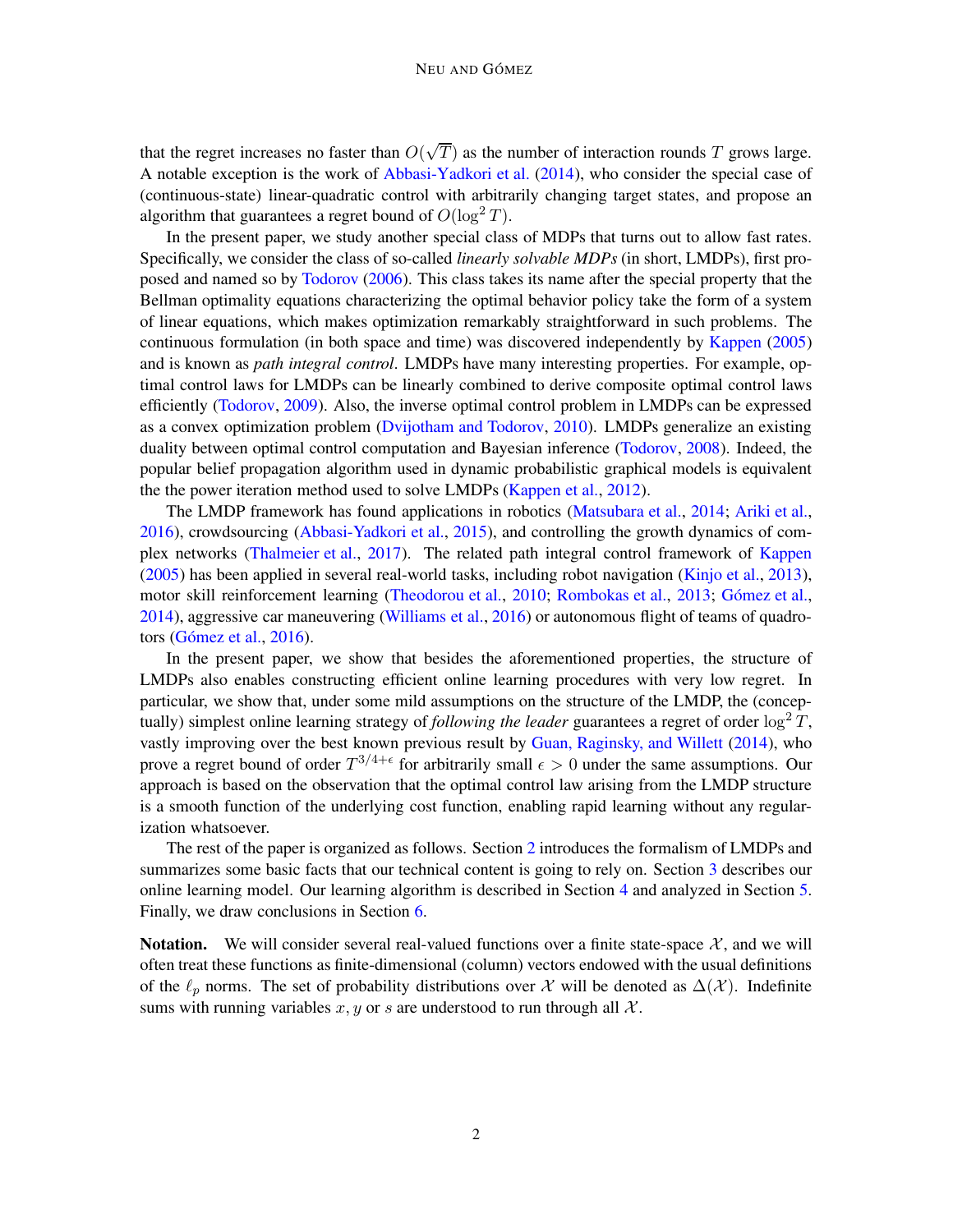# <span id="page-2-0"></span>2. Background on linearly solvable MDPs

This section serves as a quick introduction into the formalism of linearly solvable MDPs (LMDPs, [Todorov](#page-14-5) [\(2006](#page-14-5))). These decision processes are defined by the tuple  $\{\mathcal{X}, P, c\}$ , where X is a finite set of *states*,  $P: \mathcal{X} \to \Delta(\mathcal{X})$  is a transition kernel called the *passive dynamics* (with  $P(x'|x)$  being the probability of the process moving to state  $x'$  given the previous state  $x$ ) and  $c : \mathcal{X} \to [0, 1]$  is the *state-cost function*. Our Markov decision process is a sequential decision-making problem where the initial state  $X_0$  is drawn from some distribution  $\mu_0$ , and the following steps are repeated for an indefinite number of rounds  $t = 1, 2, \ldots$ :

- 1. The learner chooses a transition kernel  $Q_t : \mathcal{X} \to \Delta(\mathcal{X})$  satisfying  $supp Q_t(\cdot|x) \subseteq supp P(\cdot|x)$ for all  $x \in \mathcal{X}$ .
- 2. The learner observes  $X_t \in \mathcal{X}$  and draws the next state  $X_{t+1} \sim Q(\cdot | X_t)$ .
- 3. The learner incurs the cost

$$
\ell(X_t, Q_t) = c(X_t) + D\left(Q_t(\cdot|X_t)\right) P(\cdot|X_t)\right),
$$

where  $D(q||p)$  is the relative entropy (or Kullback-Leibler divergence) between the probability distributions p and q defined as  $D(q||p) = \sum_x q(x) \log \frac{q(x)}{p(x)}$ .

The state-cost function  $c$  should be thought of as specifying the objective for the learner in the MDP, while the relative-entropy term governs the costs associated with significant deviations from the passive dynamics. Accordingly, we refer to this component as the *control cost*. A central question in the theory of Markov decision problems is finding a behavior policy that minimizes (some notion of) the long-term total costs. In this paper, we consider the problem of *minimizing the long-term average cost-per-stage*  $\limsup_{T\to\infty}\frac{1}{T}$  $\frac{1}{T} \sum_{t=1}^{T} \ell(X_t, Q_t)$ . Assuming that the passive dynamics P is aperiodic and irreducible, this limit is minimized by a *stationary* policy Q (see, e.g., [Puterman](#page-13-0) [\(1994](#page-13-0), Sec. 8.4.4)). Below, we provide two distinct derivations for the optimal stationary policy that minimizes the average costs under this assumption.

# <span id="page-2-3"></span>2.1. The Bellman equations

We first take an approach rooted in dynamic programming [\(Bertsekas](#page-12-13), [2007](#page-12-13)), following [Todorov](#page-14-5) [\(2006](#page-14-5)). Under our assumptions, the optimal stationary policy minimizing the average cost is given by finding the solution to the Bellman optimality equation

<span id="page-2-2"></span>
$$
v(x) = c(x) - \lambda + \min_{q \in \Delta(\mathcal{X})} \left\{ D\left(q \mid P(\cdot | x)\right) + \sum_{x'} q(x')v(x') \right\} \tag{1}
$$

for all  $x \in \mathcal{X}$ , where v is called the *optimal value function* and  $\lambda \in \mathbb{R}$  is the average cost associated with the optimal policy<sup>[1](#page-2-1)</sup>. Linearly solvable MDPs get their name from the fact that the Bellman optimality equation can be rewritten in a simple linear form. To see this, observe that by elementary calculations involving Lagrange multipliers, we have

$$
\min_{q \in \Delta(\mathcal{X})} \left\{ D\left(q \mid P(\cdot|x)\right) + \sum_{x'} q(x')v(x') \right\} = -\log \sum_{x'} P(x'|x)e^{-v(x')},
$$

<span id="page-2-1"></span><sup>1.</sup> This solution is guaranteed to be unique up to a constant shift of the values: if v is a solution, then so is  $v + a$  for any  $a \in \mathbb{R}$ . Unless stated otherwise, we will assume that v is such that  $v(x_0) = 0$  holds for a fixed state  $x_0 \in \mathcal{X}$ .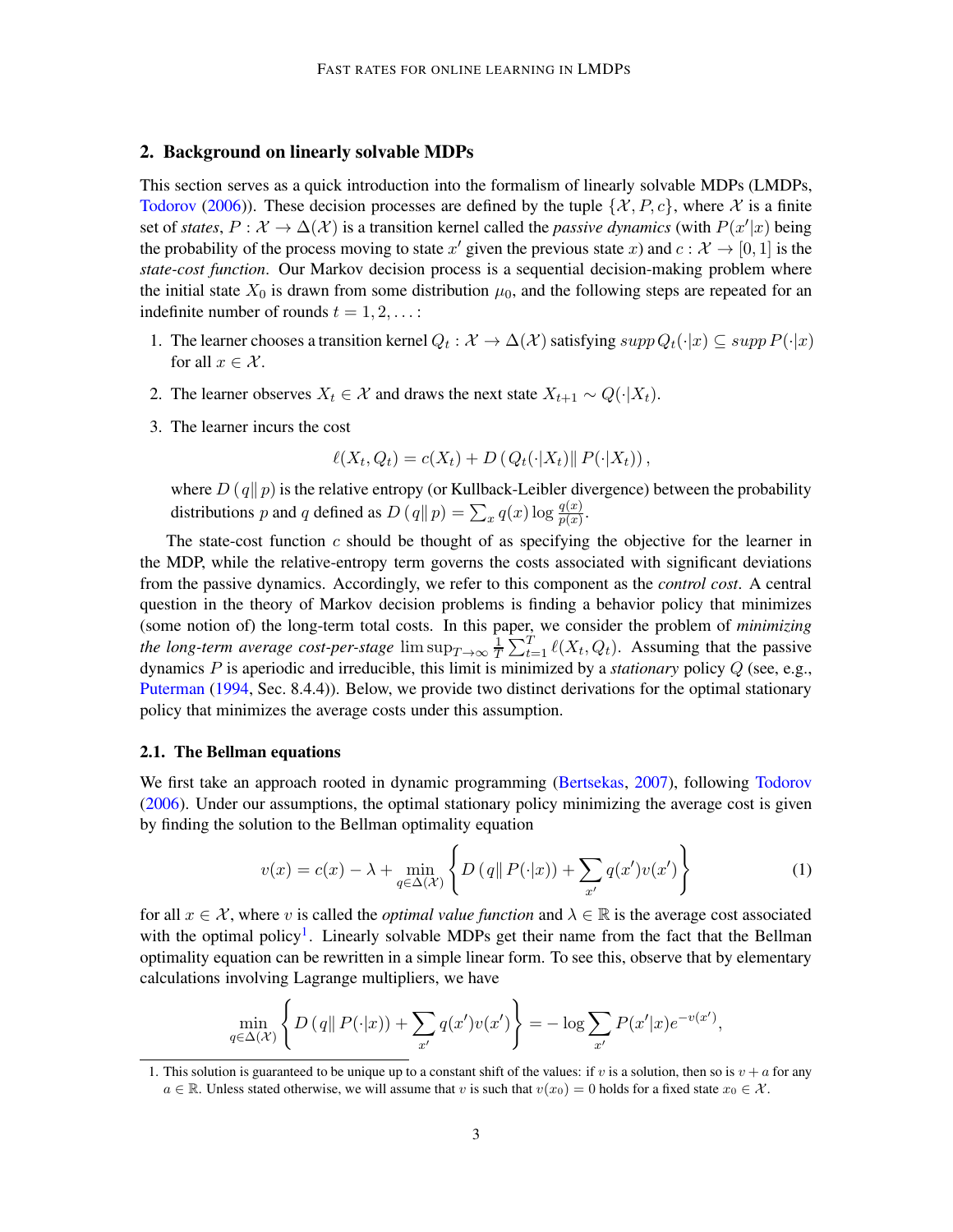so, after defining the exponentiated value function  $z(x) = e^{-v(x)}$  for all x, plugging into Equation [\(1\)](#page-2-2) and exponentiating both sides gives

<span id="page-3-1"></span>
$$
z(x) = e^{\lambda - c(x)} \sum_{x'} P(x'|x) z(x'). \tag{2}
$$

Rewriting the above set of equations in matrix form, we obtain the linear equations

$$
e^{-\lambda}z = GPz,
$$

where G is a diagonal matrix with  $G_{ii} = e^{-c(i)}$ . By the *Perron-Frobenius theorem* (see, e.g., Chapter 8 of [Meyer](#page-13-9) [\(2000](#page-13-9))) concerning positive matrices, the above system of linear equations has a unique<sup>[2](#page-3-0)</sup> solution satisfying  $z(x) \ge 0$  for all x, and this eigenvector corresponds to the largest eigenvalue  $e^{-\lambda}$  of  $GP$ . Since the solution of the Bellman optimality equation [\(1\)](#page-2-2) is unique (up to a constant shift corresponding to a constant scaling of z), we obtain that  $\lambda$  is the average cost of the optimal policy. In summary, the Bellman optimality equation takes the form of a *Perron–Frobenius eigenvalue problem*, which can be efficiently solved by iterative methods such as the well-known power method for finding top eigenvectors. Finally, getting back to the basic form [\(1\)](#page-2-2) of the Bellman equations, we can conclude after simple calculations that the optimal policy can be computed for all  $x, x'$  as

$$
Q(x'|x) = \frac{P(x'|x)z(x')}{\sum_{y} P(y|x)z(y)}.
$$

# <span id="page-3-2"></span>2.2. The convex optimization view

We also provide an alternative (and, to our knowledge, yet unpublished) view of the optimal control problem in LMDPs, based on convex optimization. For the purposes of this paper, we find this form to be more insightful, as it enables us to study our learning problem in the framework of online convex optimization [\(Hazan](#page-13-10), [2011,](#page-13-10) [2016](#page-13-11); [Shalev-Shwartz](#page-14-2), [2012](#page-14-2)). To derive this form, observe that under our assumptions, every feasible policy  $Q$  induces a stationary distribution  $\mu_Q$  over the state space X satisfying  $\mu_Q^T = \mu_Q^T Q$ . This stationary distribution and the policy together induce a distribution  $\pi_Q$  over  $\mathcal{X}^2$  defined for all  $x, x'$  as  $\pi_Q(x, x') = \mu_Q(x)Q(x'|x)$ . We will call  $\pi_Q$ as the *stationary transition measure* induced by Q, which is motivated by the observation that  $\pi_Q(x, x')$  corresponds to the probability of observing the transition  $x \to x'$  in the equilibrium state:  $\pi_Q(x,x') = \lim_{T \to \infty} \frac{1}{T}$  $\frac{1}{T} \sum_{t=1}^{T} \mathbb{P}[X_t = x, X_{t+1} = x']$ . Notice that, with this notation, the average cost-per-stage of policy  $Q$  can be rewritten in the form

$$
\lim_{T \to \infty} \frac{1}{T} \sum_{t=1}^{T} \mathbb{E} \left[ \ell(X_t, Q) \right] = \sum_{x} \mu_Q(x) \Big( c(x) + D \left( Q(\cdot | x) \| P(\cdot | x) \right) \Big)
$$
\n
$$
= \sum_{x, x'} \pi_Q(x, x') \left( c(x) + \log \frac{\pi_Q(x, x')}{P(x'|x) \sum_y \pi_Q(x, y)} \right)
$$
\n
$$
= \sum_{x, x'} \pi_Q(x, x') \log \frac{\pi_Q(x, x')}{\sum_y \pi_Q(x, y)} + \sum_{x, x'} \pi_Q(x, x') \left( c(x) - \log \left( P(x'|x) \right) \right).
$$

<span id="page-3-0"></span>2. As in the case of the Bellman equations, this solution is unique up to a *scaling* of z.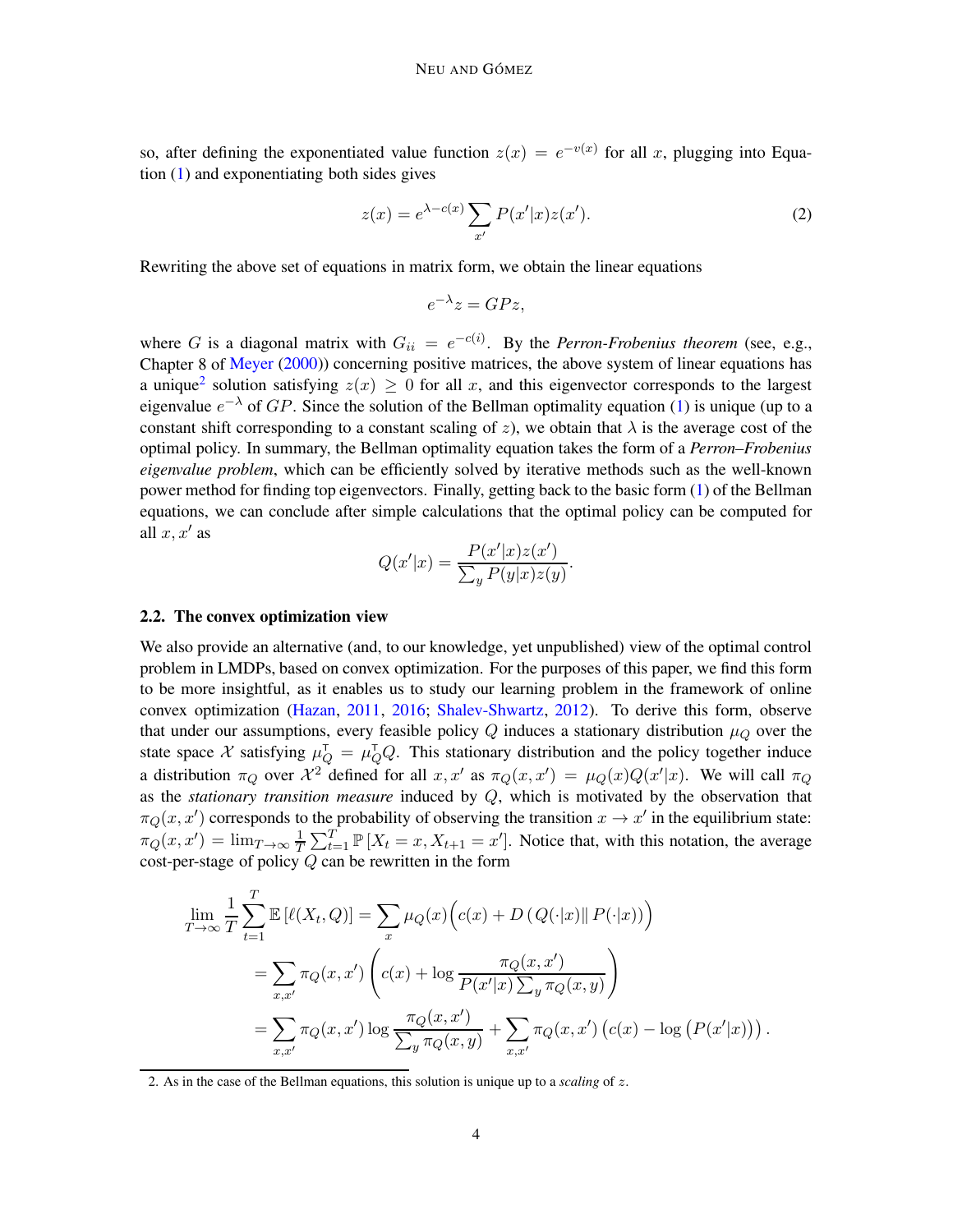The first term in the final expression above is the *negative conditional entropy* of  $X'$  relative to  $X$ , where  $(X, X')$  is a pair of random states drawn from  $\pi_Q$ . Since the negative conditional entropy is convex in  $\pi_Q$  (for a proof, see Appendix [A.1\)](#page-15-0) and the second term in the expression is linear in  $\pi_Q$ , we can see that  $\lambda$  is a convex function of  $\pi_{\mathcal{O}}$ . This suggests that we can view the optimal control problem as having to find a feasible stationary transition measure  $\pi$  that minimizes the expected costs. In short, defining

<span id="page-4-1"></span>
$$
f(\pi; c) = \sum_{x, x'} \pi(x, x') \left( c(x) + \log \frac{\pi(x, x')}{P(x'|x) \sum_{y} \pi(x, y)} \right)
$$
(3)

and  $\Delta(M)$  as the (convex) set of feasible stationary transition measures  $\pi$  satisfying

$$
\sum_{x'} \pi(x, x') = \sum_{x''} \pi(x'', x) \qquad (\forall x),
$$
  

$$
\sum_{x, x'} \pi(x, x') = 1,
$$
  

$$
\pi(x, x') \ge 0 \qquad (\forall x, x'),
$$
  

$$
\pi(x, x') = 0 \qquad (\forall x, x' : P(x'|x) = 0),
$$
  
(4)

the optimization problem can be succinctly written as  $\min_{\pi \in \Delta(M)} f(\pi; c)$ . In Appendix [A.2,](#page-16-0) we provide a derivation of the optimal control given by Equation [\(2\)](#page-3-1) starting from the formulation given above. We also remark that our analysis will heavily rely on the fact that  $f(\pi; c)$  is affine in c.

# <span id="page-4-0"></span>3. Online learning in linearly solvable MDPs

We now present the precise learning setting that we consider in the present paper. We will study an online learning scheme where for each round  $t = 1, 2, \ldots, T$ , the following steps are repeated:

- 1. The learner chooses a transition kernel  $Q_t : \mathcal{X} \to \Delta(\mathcal{X})$  satisfying  $supp Q_t(\cdot|x) \subseteq supp P(\cdot|x)$ for all  $x \in \mathcal{X}$ .
- 2. The learner observes  $X_t \in \mathcal{X}$  and draws the next state  $X_{t+1} \sim Q_t(\cdot | X_t)$ .
- 3. Obliviously to the learner's choice, the environment chooses state-cost function  $c_t : \mathcal{X} \to [0,1]$ .
- 4. The learner incurs the cost

$$
\ell_t(X_t, Q_t) = c_t(X_t) + D\left(Q_t(\cdot | X_t) \| P(\cdot | X_t)\right).
$$

5. The environment reveals the state-cost function  $c_t$ .

The key change from the stationary setting described in the previous section is that the state-cost function now may *change arbitrarily* between each round, and the learner is only allowed to observe the costs *after it has made its decision*. We stress that we assume that the learner *fully knows* the passive dynamics, so the only difficulty comes from having to deal with the changing costs. As usual in the online-learning literature, our goal is to do nearly as well as the best *stationary* policy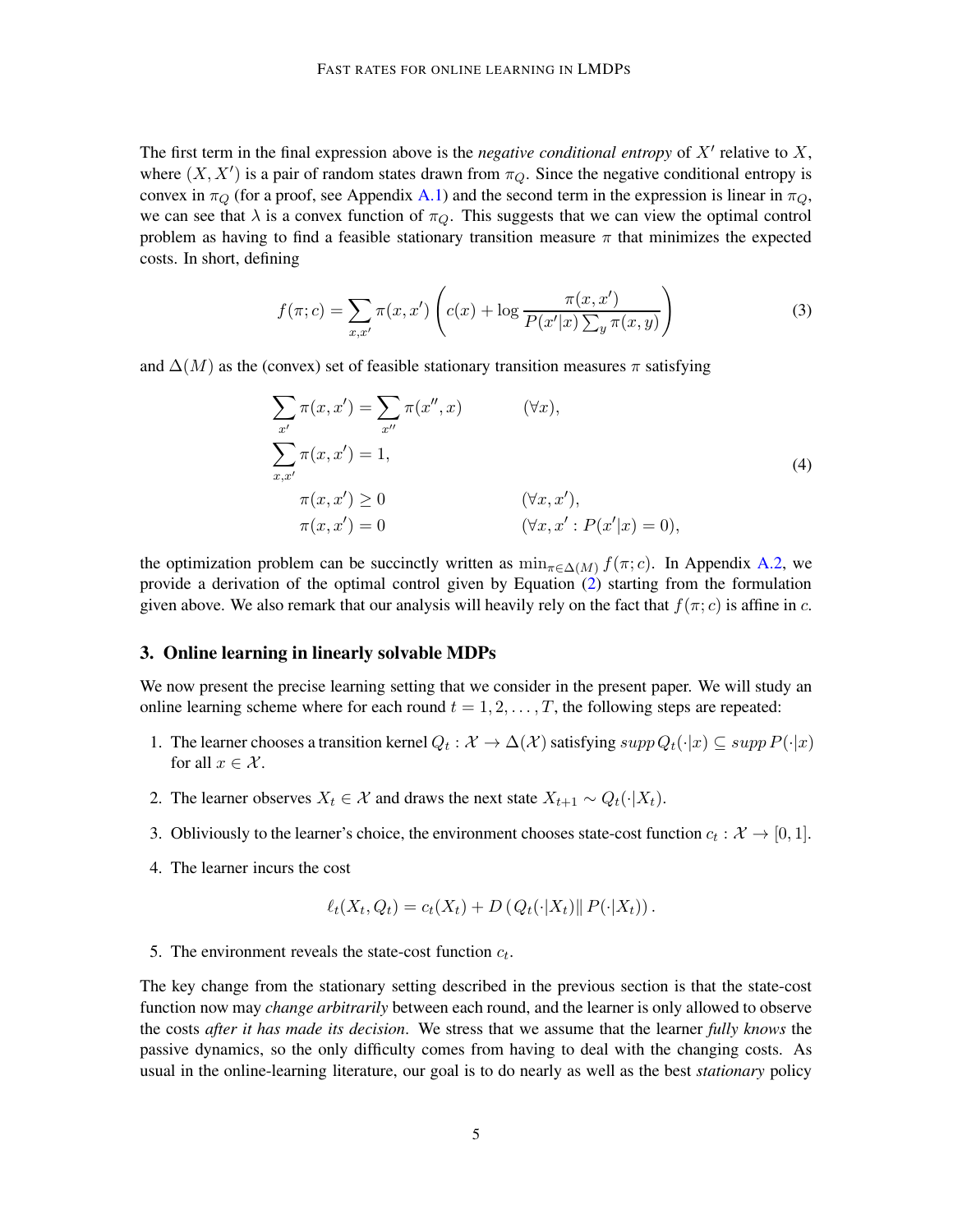chosen in hindsight after observing the entire sequence of cost functions. To define our precise performance measure, we first define the average reward of a policy Q as

$$
\mathcal{L}_T(Q) = \mathbb{E}\left[\sum_{t=1}^T \ell_t(X'_t, Q)\right],
$$

where the state trajectory  $X'_t$  is generated sequentially as  $X'_t \sim Q(\cdot | X'_{t-1})$  and the expectation integrates over the randomness of the transitions. Having this definition in place, we can specify the best stationary policy<sup>[3](#page-5-0)</sup>  $Q_T^* = \arg \min_Q \mathcal{L}_T(Q)$  and define our performance measure as the (total expected) *regret* against  $Q_T^*$ :

$$
R_T = \mathbb{E}\left[\sum_{t=1}^T \ell_t(X_t, Q_t)\right] - \mathcal{L}_T(Q_T^*),
$$

where the expectation integrates over both the randomness of the state transitions and the potential randomization used by the learning algorithm. Having access to this definition, we can now formally define the goal of the learner as having to come up with a sequence of policies  $Q_1, Q_2, ...$  that guarantee that the total regret grows sublinearly, that is, that the average per-round regret asymptotically converges to zero.

For our analysis, it will be useful to define an idealized version of the above online optimization problem, where the learner is allowed to *immediately switch* between the stationary distributions of the chosen policies. By making use of the convex-optimization view given in Section [2.2,](#page-3-2) we define an auxiliary online convex optimization (or, in short, OCO, see, e.g., [Hazan,](#page-13-10) [2011;](#page-13-10) [Shalev-Shwartz](#page-14-2), [2012\)](#page-14-2) problem called the *idealized OCO problem* where in each round t, the following steps are repeated:

- 1. The learner chooses the stationary transition measure  $\pi_t \in \Delta(M)$ .
- 2. Obliviously to the learner's choice, the environment chooses the loss function  $\ell_t = f(\cdot; c_t)$ .
- 3. The learner incurs a loss of  $\ell_t(\pi_t)$ .
- 4. The environment reveals the loss function  $\ell_t$ .

The performance of the learner in this setting is measured by the *idealized regret*

$$
\overline{R}_T = \sum_{t=1}^T \widetilde{\ell}_t(\pi_t) - \min_{\pi \in \Delta(M)} \sum_{t=1}^T \widetilde{\ell}_t(\pi).
$$

Throughout the paper, we will consider *oblivious environments* that choose the sequence of state-cost functions without taking into account the states visited by the learner. This assumption will enable us to simultaneously reason about the expected costs under any sequence of state distributions, and thus to make a connection between the idealized regret  $R_T$  and the true regret  $R_T$ . This technique was first used by [Even-Dar et al.](#page-12-4) [\(2009](#page-12-4)) and was shown to be essentially inevitable by [Yu et al.](#page-14-3) [\(2009](#page-14-3)): As discussed in their Section 3.1, no learning algorithm can avoid linear regret if the environment is not oblivious.

<span id="page-5-0"></span><sup>3.</sup> The existence of the minimum is warranted by the fact that  $\mathcal{L}_T$  is a continuous function bounded from below on its compact domain.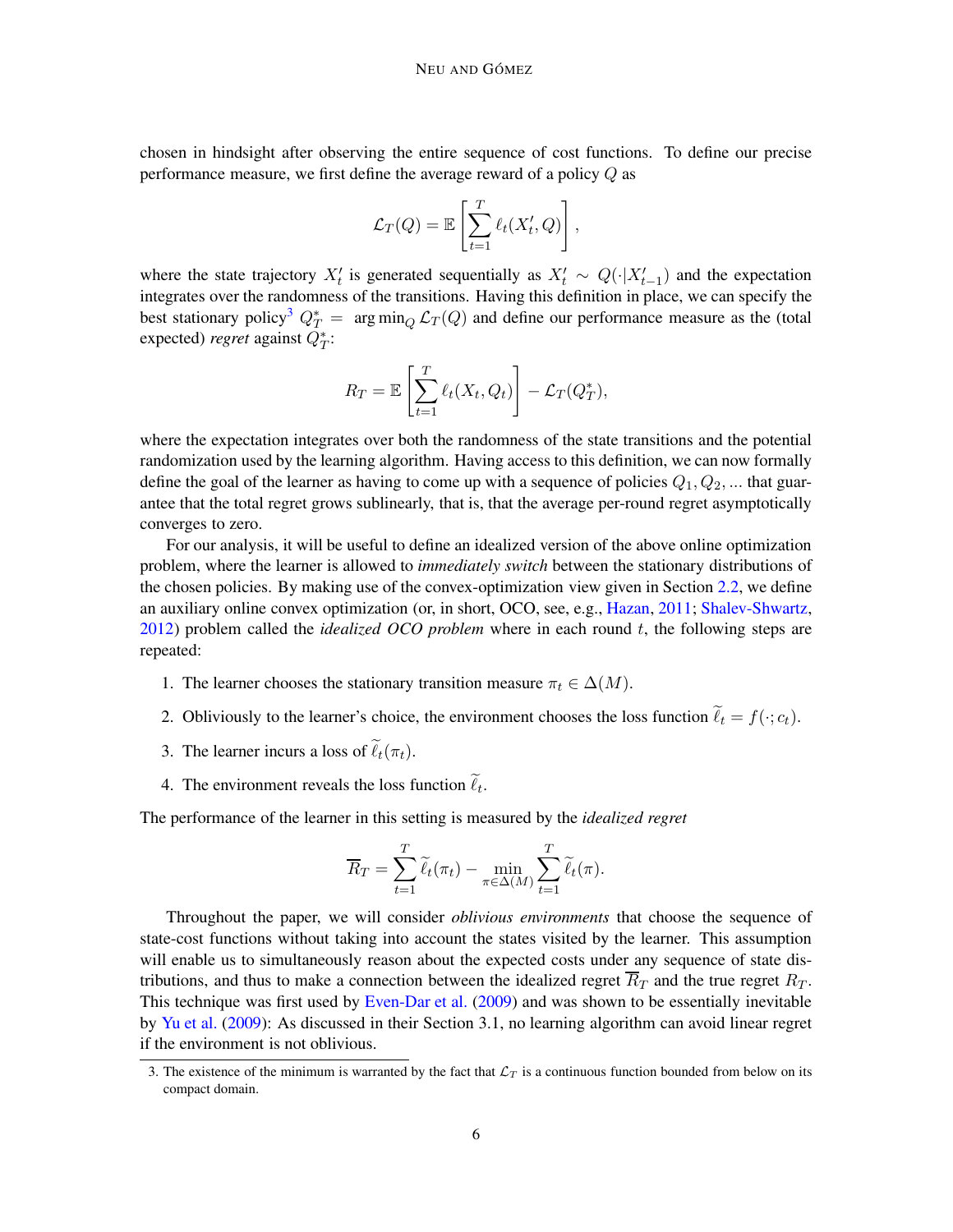# <span id="page-6-0"></span>4. Algorithm and main result

In this section, we propose a simple algorithm for online learning in LMDPs based on the "followthe-leader" (FTL) strategy. On a high level, the idea of this algorithm is greedily betting on the policy that seems to have been optimal for the total costs observed so far. While this strategy is known to fail catastrophically in several simple learning problems (see, e.g., [Cesa-Bianchi and Lugosi 2006](#page-12-1)), it is known to perform well in several important scenarios such as sequential prediction under the logarithmic loss [\(Merhav and Feder,](#page-13-12) [1992](#page-13-12)) or prediction with expert advice under bounded losses, given that losses are stationary [\(Kotłowski](#page-13-13), [2016](#page-13-13)) and often serves as a strong benchmark strategy [\(de Rooij et al.,](#page-12-14) [2014;](#page-12-14) [Sani et al.,](#page-14-12) [2014\)](#page-14-12). In our learning problem, following the leader is a very natural choice of algorithm, as the convex formulation of Section [2.2](#page-3-2) suggests that we can effectively build on the analysis of Follow-the-Regularized-Leader-type algorithms without having to explicitly regularize the objective.

In precise terms, our algorithm computes the sequence of policies  $Q_1, Q_2, \ldots, Q_T$  by running FTL *in the idealized setting*: in round t, the algorithm chooses the stationary transition measure

$$
\pi_t = \underset{\pi \in \Delta(M)}{\arg \min} \sum_{s=1}^{t-1} \widetilde{\ell}_s(\pi) = \underset{\pi \in \Delta(M)}{\arg \min} \sum_{s=1}^{t-1} f(\pi; c_s)
$$

$$
= \underset{\pi \in \Delta(M)}{\arg \min} (t-1) \cdot f\left(\pi; \frac{1}{t-1} \sum_{s=1}^{t-1} c_s\right) = \underset{\pi \in \Delta(M)}{\arg \min} f(\pi; \overline{c}_t),
$$

where the third equality uses the fact that  $f$  is affine in its second argument and the last step introduces the average state-cost function  $\overline{c}_t = \frac{1}{t-1}$  $\frac{1}{t-1} \sum_{s=1}^{t-1} c_s$ . This form implies that  $\pi_t$  can be computed as the optimal control for the state-cost function  $\overline{c}_t$ , which can be done by following the procedure described in Section [2.1.](#page-2-3) Precisely, we define the diagonal matrix  $G_t$  with its i<sup>th</sup> diagonal element  $e^{-\overline{c}_t(i)}$ , let  $\gamma_t$  be the largest eigenvalue of  $G_tP$  and  $z_t$  be the corresponding (unit-norm) right eigenvector. Also, let  $v_t = -\log z_t$  and  $\lambda_t = -\log \gamma_t$ , and note that  $\lambda_t = f(\pi_t; \overline{c}_t)$  is the optimal average-cost-per-stage of  $\pi_t$  given the cost function  $\overline{c}_t$ . Finally, we define the policy used in round t as

<span id="page-6-3"></span><span id="page-6-2"></span>
$$
Q_t(x'|x) = \frac{P(x'|x)z_t(x')}{\sum_y P(y|x)z_t(y)}
$$
(5)

for all x' and x. We denote the induced stationary distribution by  $\mu_t$ . The algorithm is presented as Algorithm [1.](#page-7-1)

Now we present our main result. First, we state two key assumptions about the underlying passive dynamics; both of these assumptions are also made by [Guan et al.](#page-12-12) [\(2014\)](#page-12-12).

Assumption 1 *The passive dynamics* P *is irreducible and aperiodic. In particular, there exists a natural number*  $H > 0$  *such that*  $(P^n)(y|x) > 0$  *for all*  $n \geq H$  *and all*  $x, y \in \mathcal{X}$ *. We will refer to* H *as the (worst-case)* hitting time*.*

<span id="page-6-1"></span>Assumption 2 *The passive dynamics* P *is ergodic in the sense that its Markov–Dobrushin ergodicity coefficient is strictly less than* 1*:*

$$
\alpha(P) = \max_{x,y \in \mathcal{X}} \|P(\cdot|x) - P(\cdot|y)\|_1 < 1.
$$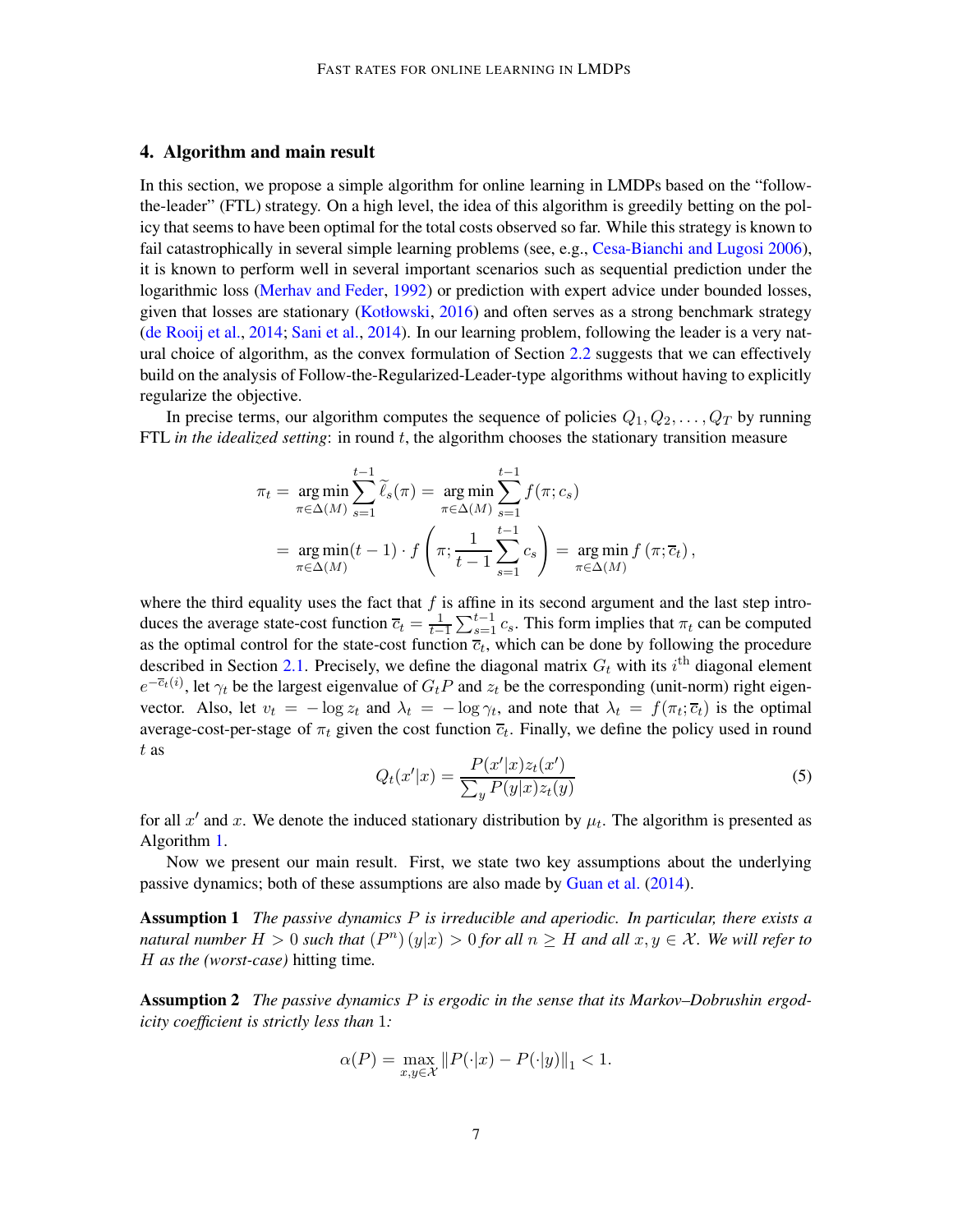Algorithm 1 Follow The Leader in LMDPs

Input: Passive dynamics P. **Initialization:**  $\overline{c}_1(x) = 0$  for all  $x \in \mathcal{X}$ . For  $t = 1, 2, \ldots, T$ , repeat

- 1. Construct  $G_t = [\text{diag}(e^{-\overline{c}_t})].$
- 2. Find the right eigenvector  $z_t$  of  $G_tP$  corresponding to the largest eigenvalue.
- 3. Compute the policy

$$
Q_t(x'|x) = \frac{P(x'|x)z_t(x')}{\sum_y P(y|x)z_t(y)}.
$$

- 4. Observe state  $X_t$  and draw  $X_{t+1} \sim Q_t(\cdot | X_t)$ .
- <span id="page-7-1"></span>5. Observe state-cost function  $c_t$  and update  $\overline{c}_{t+1} = \frac{(t-1)\overline{c}_t + c_t}{t}$  $\frac{ct+ct}{t}$ .

A standard consequence (see, e.g., [Seneta 2006](#page-14-13)) of Assumption [2](#page-6-1) is that the passive dynamics mixes quickly: for any distributions  $\mu, \mu' \in \Delta(\mathcal{X})$ , we have

<span id="page-7-3"></span>
$$
\left\| \left( \mu - \mu' \right)^{\top} P \right\|_1 \leq \alpha(P) \left\| \mu - \mu' \right\|_1.
$$

We will sometimes refer to  $\tau(P) = (\log(1/\alpha(P)))^{-1}$  as the *mixing time* associated with P. Now we are ready to state our main result:

Theorem 1 *Suppose that the passive dynamics satisfies Assumptions [1](#page-6-2) and [2.](#page-6-1) Then, the regret of Algorithm [1](#page-7-1) satisfies*  $R_T = O(\log^2 T)$ *.* 

The asymptotic notation used in the theorem hides a number of factors that depend only on the passive dynamics P. In particular, the bound scales polynomially with the worst-case mixing time  $\tau$  of any optimal policy, and shows no *explicit* dependence on the number of states.<sup>[4](#page-7-2)</sup> We explicitly state the bound at the end of the proof presented in the next section as Equation  $(8)$ , when all terms are formally defined.

# <span id="page-7-0"></span>5. Analysis

In this section, we provide a series of lemmas paving the way towards proving Theorem [1.](#page-7-3) The attentive reader may find some of these lemmas familiar from related work: indeed, we build on several technical results from [Even-Dar et al.](#page-12-4) [\(2009\)](#page-12-4); [Neu et al.](#page-13-4) [\(2014](#page-13-4)) and [Guan et al.](#page-12-12) [\(2014](#page-12-12)). Our main technical contribution is an efficient combination of these tools that enables us to go way beyond the best known bounds for our problem, proved by [Guan et al.](#page-12-12) [\(2014](#page-12-12)). Throughout the section, we will assume that the conditions of Theorem [1](#page-7-3) are satisfied.

Before diving into the analysis, we state some technical results that we will use several times. We defer all proofs to Appendix [B.](#page-17-0) First, we present some important facts regarding LMDPs with

<span id="page-7-2"></span><sup>4.</sup> Of course, the mixing time time does depend on the size of the state space in general.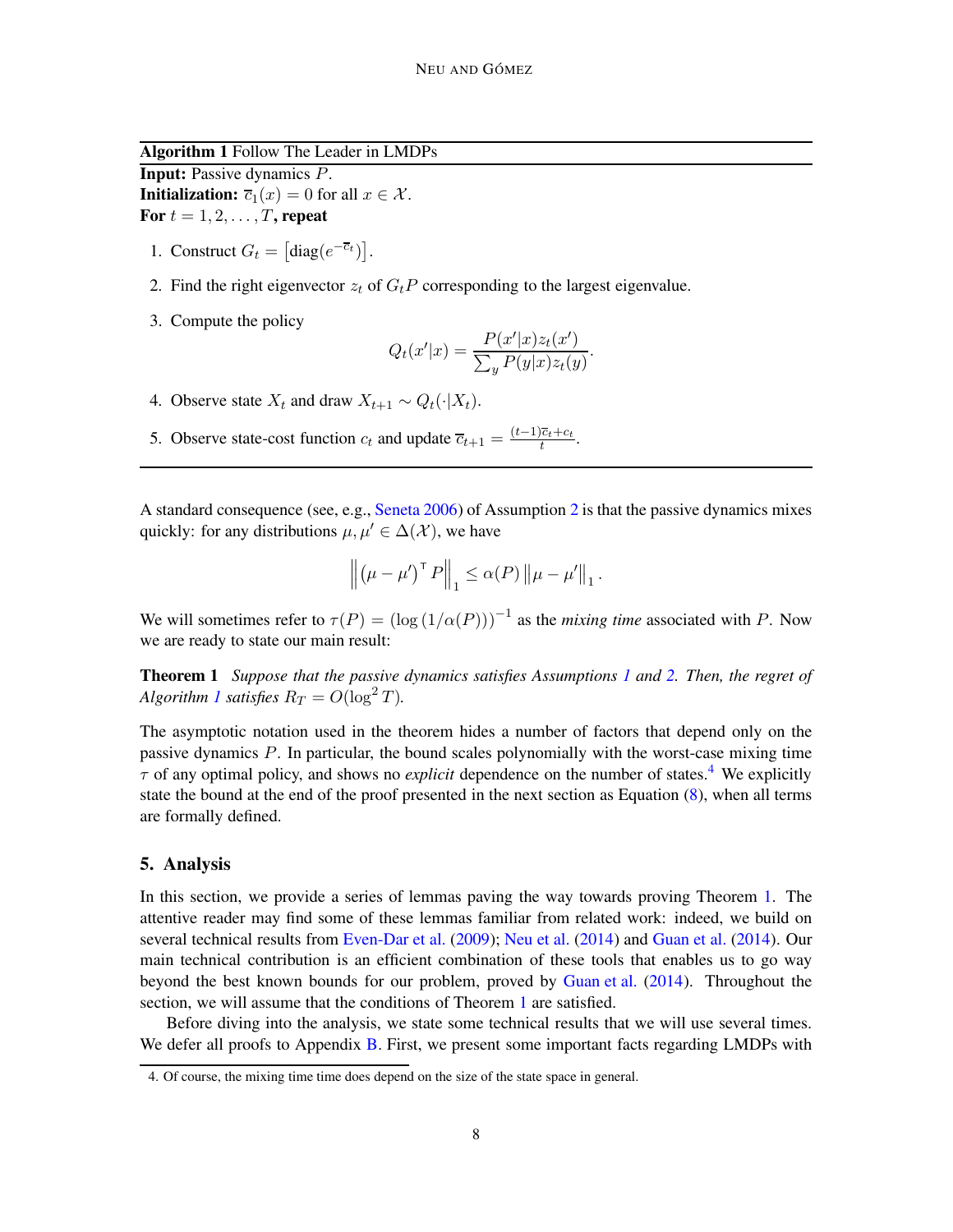bounded state-costs. In particular, we define  $Q^*(c)$  as the optimal policy with respect to an arbitrary state-cost function c and let C be the set of all state-costs bounded in [0, 1]. We define  $\mathcal{Q}^*$  as the set of optimal policies induced by state-cost functions in  $C: \mathcal{Q}^* = Q^*(\mathcal{C})$ . Observe that  $Q_t \in \mathcal{Q}^*$  for all t, as  $Q_t = Q^*(\overline{c}_t)$  and  $\overline{c}_t \in \mathcal{C}$  for all t. Below, we give several useful results concerning policies in  $\mathcal{Q}^*$ . For stating these results, let  $c \in \mathcal{C}$  and  $Q = Q^*(c)$ . We first note that the average cost  $\lambda$  of  $Q$  is bounded in  $[0, 1]$ : By the Perron-Frobenius theorem (see, e.g., [Meyer](#page-13-9), [2000](#page-13-9), Chapter 8), we have that the largest eigenvalue of  $GP$  is bounded by the maximal and minimal row sums of  $GP$ :  $e^{-\lambda} \in [e^{-\max_x c(x)}, e^{-c(x)}]$ , which translates to having  $\lambda \in [0, 1]$  under our assumptions. The next key result bounds the value functions and the control costs in terms of the hitting time:

**Lemma 2** *For all*  $x, y$  *and*  $t$ *, the value functions satisfy*  $v_t(x) - v_t(y) \leq H$ *. Furthermore, all policies* <sup>Q</sup> ∈ Q<sup>∗</sup> *satisfy*

<span id="page-8-3"></span><span id="page-8-2"></span>
$$
\max_{x} D(Q(\cdot|x) \| P(\cdot|x)) \le H + 1.
$$

The proof is loosely based on ideas from [Bartlett and Tewari](#page-12-2) [\(2009\)](#page-12-2). The second statement guarantees that the mixing time  $\tau(Q) = (\log(1/\alpha(Q)))^{-1}$  is finite for all policies in  $\mathcal{Q}^*$ :

**Lemma 3** *The Markov–Dobrushin coefficient*  $\alpha(Q)$  *of any policy*  $Q \in \mathcal{Q}^*$  *is bounded as* 

$$
\alpha(Q) \le \alpha(P) + (1 - \alpha(P)) (1 - e^{-H-2}) < 1.
$$

The proof builds on the previous lemma and uses standard ideas from Markov-chain theory. In what follows, we will use  $\tau = \max_{Q \in \mathcal{Q}^*} \tau(Q)$  and  $\alpha = \max_{Q \in \mathcal{Q}^*} \alpha(Q)$  to denote the worst-case mixing time and ergodicity coefficient, respectively. With this notation, we can state the following lemma that establishes that the value functions are  $2\tau$ -Lipschitz with respect to the state-cost function. For pronouncing and proving the statement, it is useful to define the *span seminorm*  $||c||_s = \max_x c(x) - \min_y c(y)$ . Note that it is easy to show that  $||\cdot||_s$  is indeed a seminorm as it satisfies all the requirements to be a norm except that it maps all constant vectors (and not just zero) to zero.

<span id="page-8-1"></span>**Lemma 4** Let f and g be two state-cost functions taking values in the interval [0, 1] and let  $v_f$  and v<sup>g</sup> *be the corresponding optimal value functions. Then,*

<span id="page-8-0"></span>
$$
\left\|v_f - v_g\right\|_s \leq 2\tau \left\|f - g\right\|_{\infty}.
$$

The proof roughly follows the proof of Proposition 3 of [Guan et al.](#page-12-12) [\(2014](#page-12-12)), with the slight difference that we make the constant factor in the bound explicit. A consequence of this result is our final key lemma in this section that actually makes our fast rates possible: a bound on the change-rate of the policies chosen by the algorithm.

**Lemma 5** max<sub>x</sub>  $||Q_t(\cdot|x) - Q_{t+1}(\cdot|x)||_1 \leq \frac{\tau}{t}$  $\frac{\tau}{t}$ .

The proof is based on ideas by [Guan et al.](#page-12-12) [\(2014\)](#page-12-12). As for the proof of Theorem [1,](#page-7-3) we follow the path of [Even-Dar et al.](#page-12-4) [\(2009\)](#page-12-4); [Neu et al.](#page-13-4) [\(2014](#page-13-4)); [Guan et al.](#page-12-12) [\(2014\)](#page-12-12), and first analyze the idealized setting where the learner is allowed to directly pick stationary distributions instead of policies. Then, we show how to relate the idealized regret of FTL to its true regret in the original problem.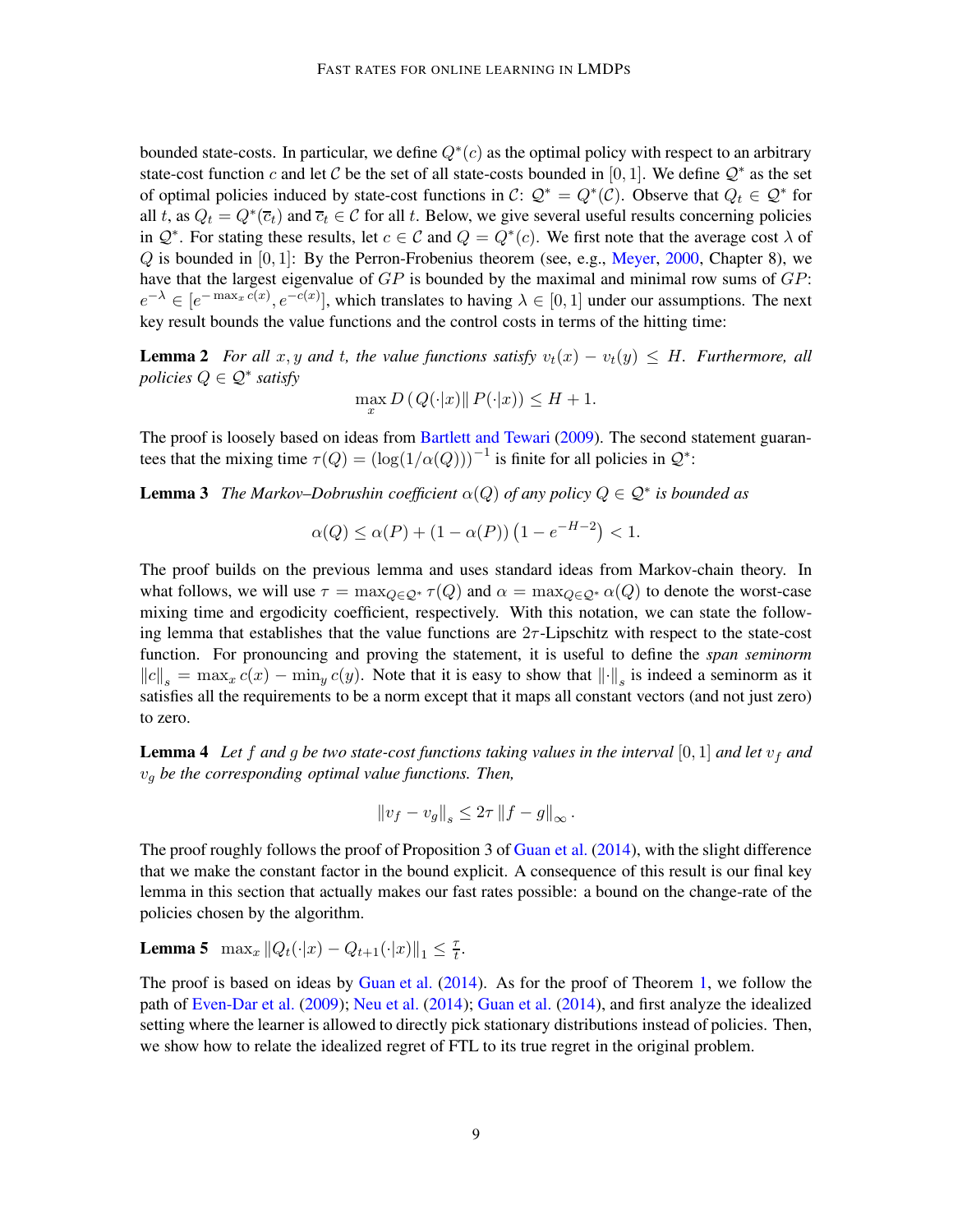# 5.1. Regret in the idealized OCO problem

Let us now consider the idealized online convex optimization problem described at the end of Section [3.](#page-4-0) In this setting, our algorithm can be formally stated as choosing the stationary transition measure  $\pi_t = \arg \min_{\pi \in \Delta(M)} f(\pi; \overline{c}_t)$ . This view enables us to follow a standard proof tech-nique for analyzing online convex optimization algorithms, going back to at least [Merhav and Feder](#page-13-12) [\(1992](#page-13-12)). The first ingredient of our proof is the so-called "follow-the-leader/be-the-leader" lemma [Cesa-Bianchi and Lugosi](#page-12-1) [\(2006](#page-12-1), Lemma 3.1):

<span id="page-9-0"></span>**Lemma 6**  $\sum_{t=1}^{T} \widetilde{\ell}_t(\pi_{t+1}) \le \min_{\pi} \sum_{t=1}^{T} \widetilde{\ell}_t(\pi)$ .

The second step exploits the bound on the change rate of the policies to show that looking one step into the future does not buy much advantage. Note however that controlling the change rate is not sufficient by itself, as our loss functions are effectively unbounded.

**Lemma 7** 
$$
\sum_{t=1}^{T} \left( \widetilde{\ell}_t(\pi_t) - \widetilde{\ell}_t(\pi_{t+1}) \right) \leq 2 \left( \tau^2 + 1 \right) (1 + \log T).
$$

In the interest of space, we only provide a proof sketch here and defer the full proof to Appendix [B.5.](#page-19-0) **Proof sketch** Let us define  $\Delta_t = \overline{c}_{t+1} - \overline{c}_t$ . By exploiting the affinity of f in its second argument, we can start by proving  $\lambda_t - \lambda_{t+1} \leq \|\Delta_t\|_{\infty}$ . Furthermore, by using the form of the optimal policy  $Q_t$  given in Eq. [\(5\)](#page-6-3) and the form of f given in Eq. [\(3\)](#page-4-1), we can obtain

<span id="page-9-1"></span>
$$
\widetilde{\ell}_{t}(\pi_{t}) - \widetilde{\ell}_{t}(\pi_{t+1}) = (\mu_{t} - \mu_{t+1})^{\mathsf{T}} (c_{t} + \overline{c}_{t}) + \mu_{t+1}^{\mathsf{T}} (\overline{c}_{t} - \overline{c}_{t+1}) + \lambda_{t} - \lambda_{t+1} \n\leq 2 \|\mu_{t+1} - \mu_{t}\|_{1} + 2 \|\Delta_{t}\|_{\infty}.
$$

The first term can be bounded by a simple argument (see, e.g., Lemma 4 of [Neu et al. 2014](#page-13-4)) that leads to

<span id="page-9-2"></span>
$$
\|\mu_{t+1} - \mu_t\|_1 \leq \max \left\{\tau(Q_t), \tau(Q_{t+1})\right\} \max_x \|Q_{t+1}(\cdot|x) - Q_t(\cdot|x)\|_1.
$$

Now, the first factor can be bounded by  $\tau$  and the second by appealing to Lemma [5.](#page-8-0) The proof is concluded by plugging the above bounds into Equation [\(12\)](#page-20-0), using  $\left\|\Delta_t\right\|_{\infty} \leq 1/t$ , summing up both sides, and noting that  $\sum_{t=1}^{T} 1/t \le 1 + \log T$ . ٦

Putting Lemmas [6](#page-9-0) and [7](#page-9-1) together, we obtain the following bound on the idealized regret of FTL:

**Lemma 8**  $\overline{R}_T \leq 2(\tau^2 + 1)(1 + \log T)$ .

# 5.2. Regret in the reactive setting

We first show that the advantage of the true best policy  $Q_T^*$  over our final policy  $Q_{T+1}$  is bounded.

**Lemma 9** Let  $p^* = \min_{x,x':P(x'|x)>0} P(x'|x)$  be the smallest non-zero transition probability under *the passive dynamics and*  $B = -\log p^*$ *. Then,*  $\sum_{t=1}^T \overline{\ell}_t(\pi_{T+1}) - \mathcal{L}_T(Q_T^*) \leq (2\tau + 2)(B + 1)$ *.* 

The proof follows from applying Lemma 1 from [Neu et al.](#page-13-4) [\(2014](#page-13-4)) and observing that  $\ell_t(X_t, Q_T^*) \leq$  $B + 1$  holds for all t. It remains to relate the total cost of FTL to the total idealized cost of the algorithm. This is done in the following lemma:

<span id="page-9-3"></span>**Lemma 10** 
$$
\sum_{t=1}^{T} \left( \mathbb{E} \left[ \ell_t(Q_t, X_t) \right] - \overline{\ell}_t(\pi_t) \right) \leq (\tau + 1)^3 (1 + \log T)^2 + 2(\tau + 1) (3 + \log T).
$$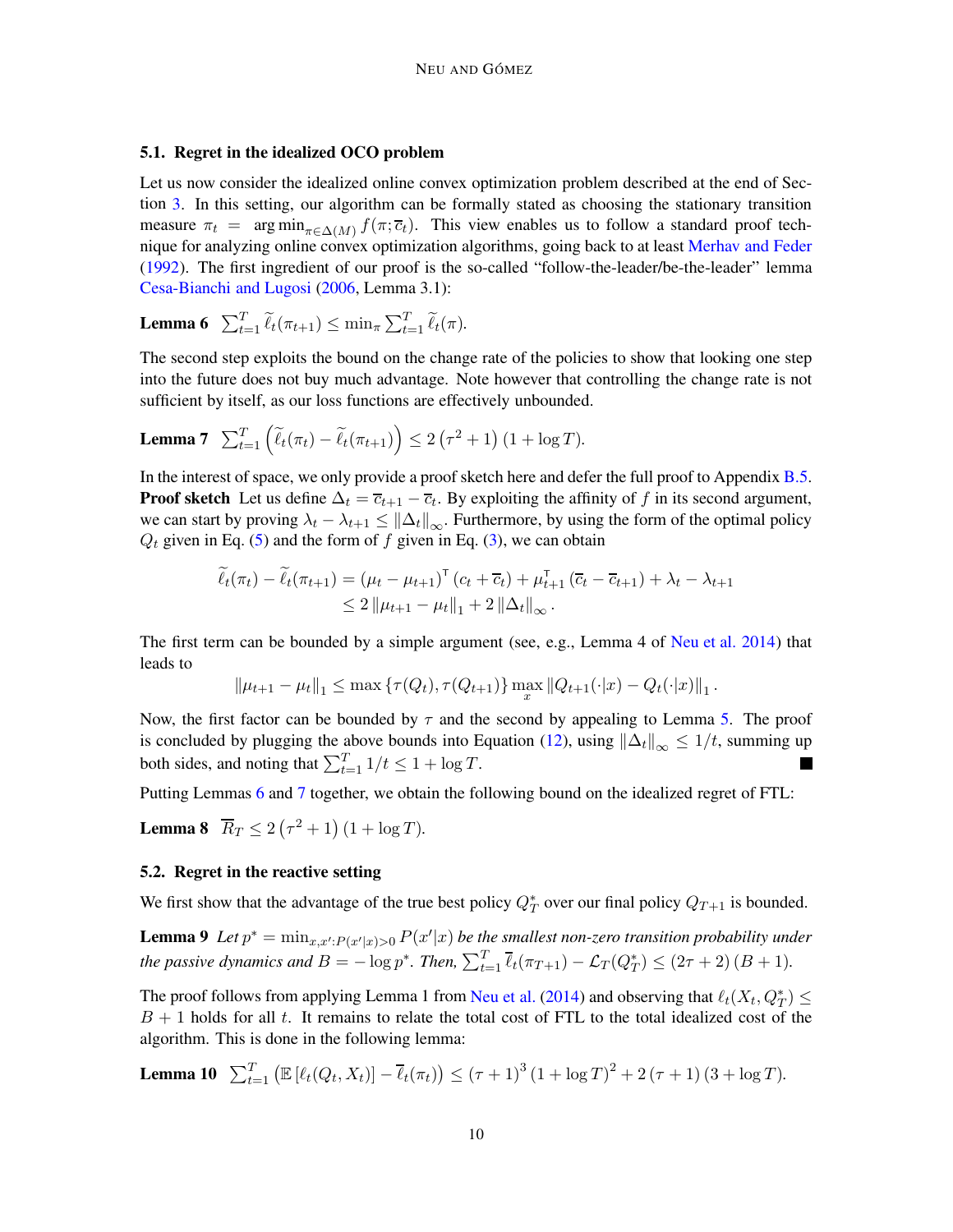**Proof** Let  $p_t(x) = \mathbb{P}[X_t = x]$ . Similarly to the proof of Lemma [7,](#page-9-1) we rewrite  $\overline{\ell}_t(\pi_t)$  using Equation [\(11\)](#page-20-1) to obtain

$$
\mathbb{E}\left[\ell_t(Q_t, X_t) - \overline{\ell}_t(\pi_t)\right] = \sum_x \left(p_t(x) - \mu_t(x)\right) \left(c_t(x) + v_t(x) + \lambda_t - \overline{c}_t(x) - \sum_{x'} Q_t(x'|x)v_t(x')\right)
$$
  

$$
\leq \sum_x p_t(x) \left(v_t(x) - \sum_{x'} Q_t(x'|x)v_t(x')\right) + ||p_t - \mu_t||_1,
$$

where the last step uses  $\sum_{x} \mu_t(x) Q_t(x'|x) = \mu_t(x')$  and  $||c_t - \overline{c}_t||_{\infty} \leq 1$ . Now, noticing that  $\sum_x p_t(x) Q_t(x'|x) = p_{t+1}(x')$ , we obtain

$$
\sum_{t=1}^{T} \mathbb{E} \left[ \ell_t(Q_t, X_t) - \overline{\ell}_t(\pi_t) \right] \leq \sum_{t=1}^{T} (p_t - p_{t+1})^{\mathsf{T}} v_t + \sum_{t=1}^{T} \|\mu_t - p_t\|_1
$$
\n
$$
= \sum_{t=1}^{T} p_t^{\mathsf{T}} (v_t - v_{t-1}) + \sum_{t=1}^{T} \|\mu_t - p_t\|_1 - p_{T+1}^{\mathsf{T}} v_T \leq \sum_{t=1}^{T} \frac{2\tau}{t} + \sum_{t=1}^{T} \|\mu_t - p_t\|_1 - p_{T+1}^{\mathsf{T}} v_T,
$$

where the last inequality uses Lemma [4](#page-8-1) and  $\|\bar{c}_t - \bar{c}_{t-1}\|_{\infty} \leq 1/t$  to bound the first term. By Lemma [4,](#page-8-1) this last term can be bounded by  $||v_T||_s = ||v_T - v_0||_s \leq 2\tau ||\overline{c}_T||_{\infty} \leq 2\tau$ , where  $v_0$  is the value function corresponding to the all-zero state-cost function.

In the rest of the proof, we are going to prove the inequality

<span id="page-10-0"></span>
$$
\|\mu_t - p_t\|_1 \le 2e^{-(t-1)/\tau} + \frac{2(\tau+1)^3 (1+\log t)}{t}.
$$
 (6)

It is easy to see that this trivially holds for  $(2\tau \log t)/t \geq 1$ , so we will assume that the contrary holds in the following derivations. To prove Equation  $(6)$  for larger values of t, we can follow the proofs of Lemma 5 of [Neu et al.](#page-13-4) [\(2014](#page-13-4)) or Lemma 5.2 of [Even-Dar et al.](#page-12-4) [\(2009](#page-12-4)) to obtain

<span id="page-10-1"></span>
$$
\|\mu_t - p_t\|_1 \le 2e^{-(t-1)/\tau} + \tau(\tau+1) \sum_{n=1}^{t-1} \frac{e^{-(t-n)/\tau}}{n}.\tag{7}
$$

For completeness, we include a proof in Appendix [B.6.](#page-20-2) For bounding the last term, we split the sum at  $B = |t - \tau \log t|$ :

$$
\sum_{n=1}^{t-1} \frac{e^{-(t-n)/\tau}}{n} = \sum_{n=1}^{B} \frac{e^{-(t-n)/\tau}}{n} + \sum_{n=B+1}^{t-1} \frac{e^{-(t-n)/\tau}}{n}
$$

$$
= e^{-(t-B)/\tau} \sum_{n=1}^{B} \frac{e^{-(B-n)/\tau}}{n} + \sum_{n=B+1}^{t} \frac{e^{-(t-n)/\tau}}{n}
$$

$$
\leq \frac{1}{t} \cdot \frac{1}{1 - e^{-1/\tau}} + \frac{\tau \log t}{t - \tau \log t} \leq \frac{\tau}{t} + \frac{\tau \log t}{t} \cdot \frac{1}{1 - (\tau \log t)/t}
$$

$$
\leq \frac{\tau}{t} + \frac{2\tau \log t}{t} \leq \frac{2\tau (1 + \log t)}{t},
$$

where the first inequality follows from bounding the  $1/n$  factors by 1 and  $1/B$ , respectively, and bounding the sums by the full geometric sums. The second-to-last inequality follows from our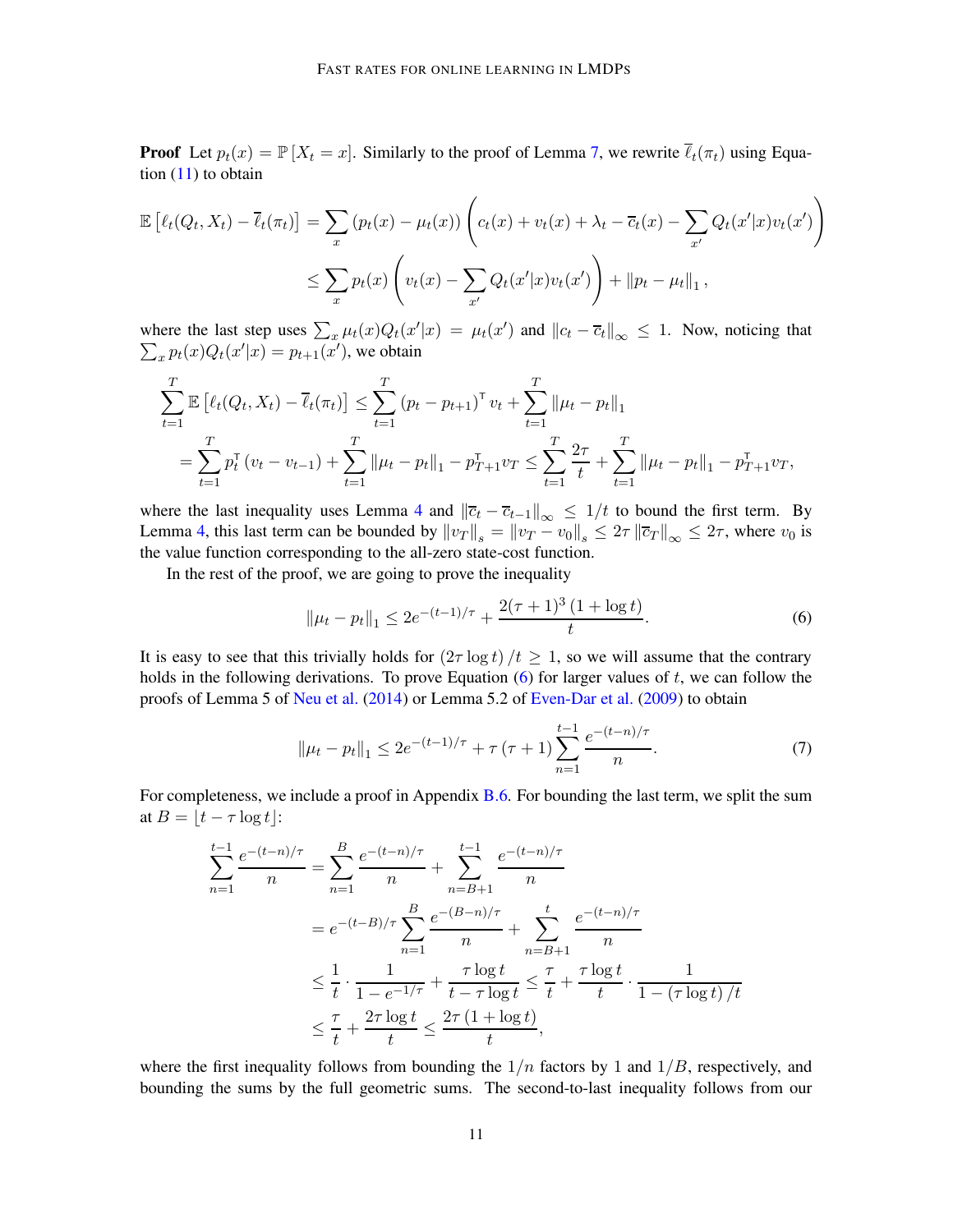assumption that  $(2\tau \log t)/t \leq 1$ . That is, we have successfully proved Equation [\(6\)](#page-10-0). Now the statement of the lemma follows from summing up for all t and noting that  $\sum_{t=1}^{T} \frac{1}{t} \leq 1 + \log T$  and  $\sum_{t=1}^{T} e^{-(t-1)/\tau} \leq \tau + 1.$ **In the first** 

Now the proof of Theorem [1](#page-7-3) follows easily from combining the bounds of Lemmas [8–](#page-9-2)[10.](#page-9-3) The result is

<span id="page-11-1"></span> $R_T \leq 2(\tau+1)^3 (1 + \log T)^2 + 2(\tau^2 + \tau + 2) (3 + \log T) + (2\tau + 2) (B + 2).$  (8)

Thus, we can see that the bound indeed demonstrates a polynomial dependence on the mixing time  $\tau$ , and depends logarithmically on the smallest non-zero transition probability  $p^*$  via  $B = -\log p^*$ .

### <span id="page-11-0"></span>6. Discussion

In this paper, we have shown that, besides the well-established computational advantages, linearly solvable MDPs also admit a remarkable information-theoretic advantage: fast learnability in the online setting. In particular, we show that achieving a regret of  $O(\log^2 T)$  is achievable by the simple algorithm of following the leader, thus greatly improving on the best previously known regret bounds of  $O(T^{3/4})$ . At first sight, our improvement may appear dramatic: in their paper, [Guan et al.](#page-12-12) [\(2014](#page-12-12)) pose the possibility of improving their bounds to  $O(\sqrt{T})$  as an important open question (Sec. VII.). In light of our results, these conjectured improvements are also grossly suboptimal. On the other hand, our new results can be also seen to complement well-known results on fast rates in online learning (see, e.g., [van Erven et al. 2015](#page-14-14) for an excellent summary). Indeed, our learning setting can be seen as a generalized variant of sequential prediction under the relative-entropy loss (see, e.g., [Cesa-Bianchi and Lugosi](#page-12-1), [2006,](#page-12-1) Sec. 3.6), which is known to be *exp-concave*. Such expconcave losses are well-studied in the online learning literature, and are known to allow logarithmic regret bounds [\(Kivinen and Warmuth](#page-13-14), [1999](#page-13-14); [Hazan et al.](#page-13-15), [2007](#page-13-15)).

Inspired by these related results, we ask the question: Is the loss function  $f$  defined in Section [2.2](#page-3-2) exp-concave? While our derivations Appendix [A.1](#page-15-0) indicate that f has curvature in certain directions, we were not able to prove its exp-concavity. Similarly to the approach of [Merhav and Feder](#page-13-12) [\(1992](#page-13-12)), our analysis in the current paper merely exploits the Lipschitzness of the optimal policies with respect to the cost functions, but otherwise does not explicitly make use of the curvature of f. We hope that our work presented in this paper will inspire future studies that will clarify the exact role of the LMDP structure in efficient online learnability, potentially also leading to a better understanding of policy gradient algorithms for LMDPs [\(Todorov,](#page-14-15) [2010](#page-14-15)).

Finally, let us comment on the tightness of our bounds. Regardless of whether the loss function f is exp-concave or not, we are almost certain that our rates can be improved to at least  $O(\log T)$  by using a more sophisticated algorithm. While our focus in this paper was on improving the asymptotic regret guarantees, we also slightly improve on the results [Guan et al.](#page-12-12) [\(2014](#page-12-12)) in that we make the leading constants more explicit. However, we expect that the dependence on these constants may also be improved in future work. Note however that the potential looseness of our bounds does not impact the performance of the algorithm itself, as it never makes use of any problem-dependent constants.

Acknowledgements This work was supported by the UPFellows Fellowship (Marie Curie CO-FUND program n◦ 600387) and the Ramon y Cajal program RYC-2015-18878 (AEI/MINEICO/FSE, UE). The authors wish to thank the three anonymous reviewers for their valuable comments that helped to improve the paper.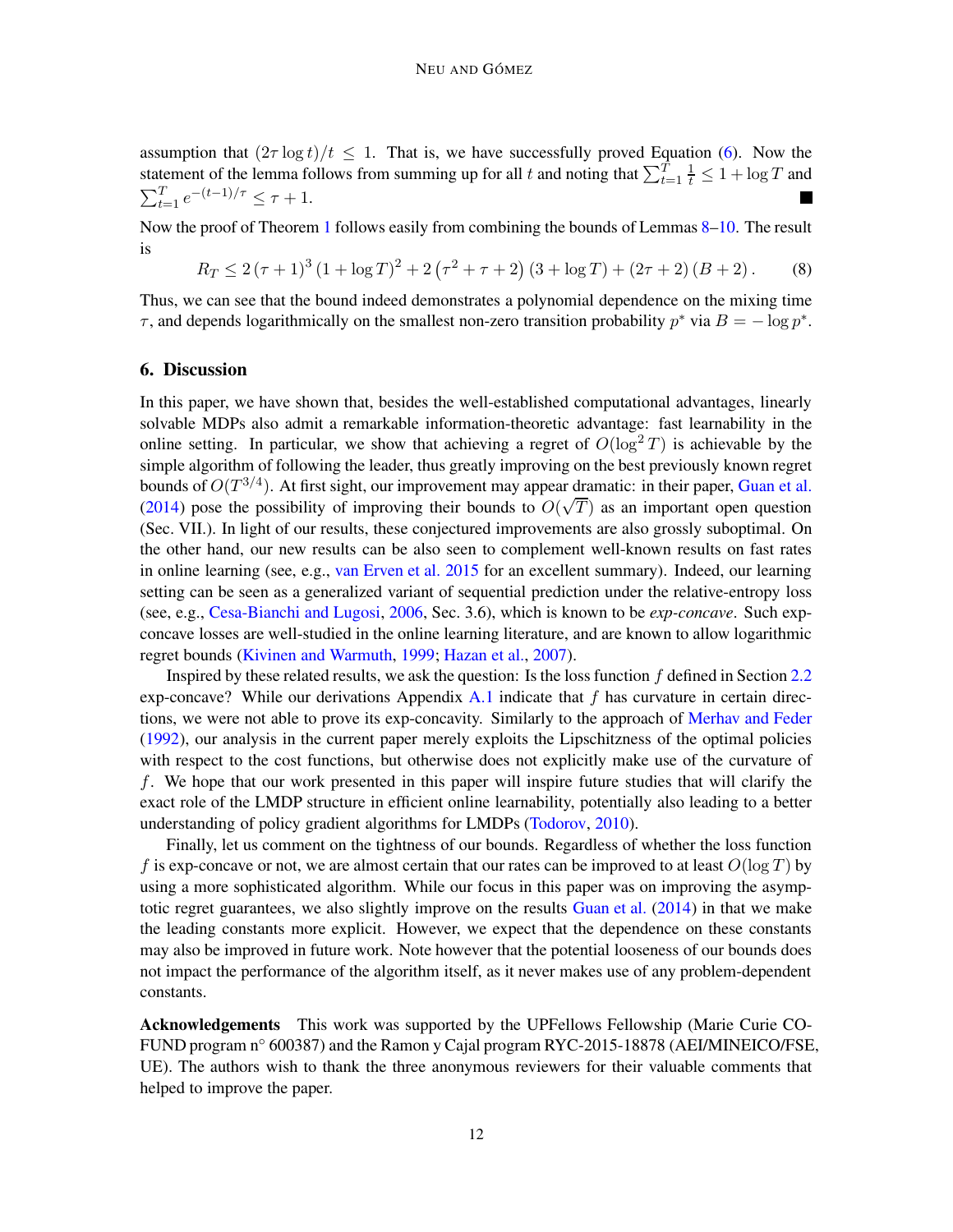# **References**

- <span id="page-12-9"></span>Y. Abbasi-Yadkori, P. L. Bartlett, X. Chen, and A. Malek. Large-scale Markov decision problems with KL control cost and its application to crowdsourcing. In *32nd International Conference on Machine Learning (ICML) 2015*, pages 1053–1062, 2015.
- <span id="page-12-3"></span>Y. Abbasi-Yadkori and Cs. Szepesvári. Regret bounds for the adaptive control of linear quadratic systems. In *COLT*, 2011.
- <span id="page-12-6"></span>Y. Abbasi-Yadkori, P. Bartlett, and V. Kanade. Tracking adversarial targets. In *ICML 2014*, pages 369–377, 2014.
- <span id="page-12-8"></span>Y. Ariki, T. Matsubara, and S. H. Hyon. Latent Kullback-Leibler control for dynamic imitation learning of whole-body behaviors in humanoid robots. In *2016 IEEE-RAS 16th International Conference on Humanoid Robots (Humanoids)*, pages 946–951, 2016.
- <span id="page-12-2"></span>P. L. Bartlett and A. Tewari. REGAL: A regularization based algorithm for reinforcement learning in weakly communicating MDPs. In *UAI 2009*, 2009.
- <span id="page-12-13"></span>D. P. Bertsekas. *Dynamic Programming and Optimal Control*, volume 2. Athena Scientific, Belmont, MA, 3 edition, 2007.
- <span id="page-12-0"></span>D. P. Bertsekas and J. N. Tsitsiklis. *Neuro-Dynamic Programming*. Athena Scientific, Belmont, MA, 1996.
- <span id="page-12-1"></span>N. Cesa-Bianchi and G. Lugosi. *Prediction, Learning, and Games*. Cambridge University Press, New York, NY, USA, 2006.
- <span id="page-12-14"></span>S. de Rooij, T. van Erven, P. D. Grünwald, and W. M. Koolen. Follow the leader if you can, hedge if you must. *Accepted to the Journal of Machine Learning Research*, 2014.
- <span id="page-12-5"></span>T. Dick, A. György, and Cs. Szepesvári. Online learning in markov decision processes with changing cost sequences. In *ICML 2014*, 2014.
- <span id="page-12-7"></span>K. Dvijotham and E. Todorov. Inverse optimal control with linearly-solvable mdps. In *Proceedings of the 27th International Conference on Machine Learning (ICML-10)*, pages 335–342, 2010.
- <span id="page-12-4"></span>E. Even-Dar, S. M. Kakade, and Y. Mansour. Online Markov decision processes. *Mathematics of Operations Research*, 34(3):726–736, 2009.
- <span id="page-12-10"></span>V. Gómez, H. J. Kappen, J. Peters, and G. Neumann. Policy search for path integral control. *European Conference on Machine Learning and Knowledge Discovery in Databases*, 8724 LNAI (PART 1):482–497, 2014.
- <span id="page-12-11"></span>V. Gómez, S. Thijssen, A. C. Symington, S. Hailes, and H. J. Kappen. Real-time stochastic optimal control for multi-agent quadrotor systems. In *26th International Conference on Automated Planning and Scheduling*, 2016.
- <span id="page-12-12"></span>P. Guan, M. Raginsky, and R. M. Willett. Online markov decision processes with kullback–leibler control cost. *Automatic Control, IEEE Transactions on*, 59(6):1423–1438, 2014.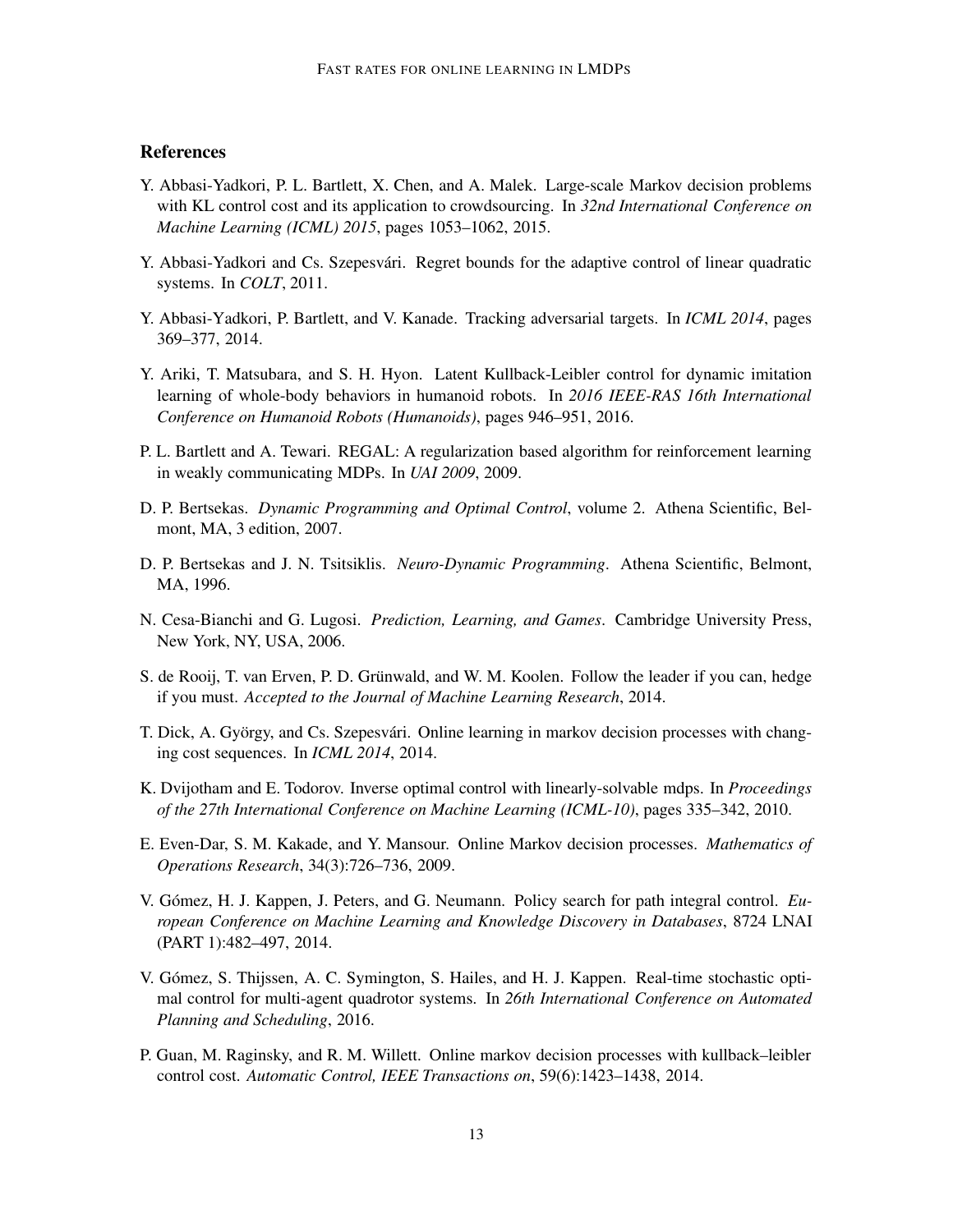- <span id="page-13-10"></span>E. Hazan. The convex optimization approach to regret minimization. In S. Sra, S. Nowozin, and S. Wright, editors, *Optimization for Machine Learning*, pages 287–303. MIT press, 2011.
- <span id="page-13-15"></span>E. Hazan, A. Agarwal, and S. Kale. Logarithmic regret algorithms for online convex optimization. *Machine Learning*, 69:169–192, 2007.
- <span id="page-13-11"></span>E. Hazan. Introduction to online convex optimization. *Foundations and Trends* <sup>R</sup> *in Optimization*, 2(3-4):157–325, 2016.
- <span id="page-13-1"></span>T. Jaksch, R. Ortner, and P. Auer. Near-optimal regret bounds for reinforcement learning. *Journal of Machine Learning Research*, 99:1563–1600, August 2010. ISSN 1532-4435.
- <span id="page-13-5"></span>H. J. Kappen. Linear theory for control of nonlinear stochastic systems. *Physical review letters*, 95 (20):200201, 2005.
- <span id="page-13-6"></span>H. J. Kappen, V. Gómez, and M. Opper. Optimal control as a graphical model inference problem. *Machine learning*, 87(2):159–182, 2012.
- <span id="page-13-8"></span>K. Kinjo, E. Uchibe, and K. Doya. Evaluation of linearly solvable Markov decision process with dynamic model learning in a mobile robot navigation task. *Frontiers in Neurorobotics*, 7:1–13, 2013.
- <span id="page-13-14"></span>J. Kivinen and M. Warmuth. Averaging expert predictions. In *Proceedings of the Fourth European Conference on Computational Learning Theory*, pages 153–167. Lecture Notes in Artificial Intelligence, Vol. 1572. Springer, 1999.
- <span id="page-13-13"></span>W. Kotłowski. On minimaxity of follow the leader strategy in the stochastic setting. In *International Conference on Algorithmic Learning Theory*, pages 261–275, 2016.
- <span id="page-13-7"></span>T. Matsubara, V. Gómez, and H. J. Kappen. Latent Kullback Leibler control for continuous-state systems using probabilistic graphical models. *30th Conference on Uncertainty in Artificial Intelligence (UAI)*, 2014.
- <span id="page-13-12"></span>N. Merhav and M. Feder. Universal sequential learning and decision from individual data sequences. In *Proceedings of the 5th Annual ACM Workshop on Computational Learning Theory*. ACM Press, 1992.
- <span id="page-13-9"></span>C. D. Meyer. *Matrix analysis and applied linear algebra*, volume 2. Siam, 2000.
- <span id="page-13-2"></span>G. Neu, A. György, and Cs. Szepesvári. The online loop-free stochastic shortest-path problem. In *Proceedings of the 23rd Annual Conference on Learning Theory (COLT)*, pages 231–243, 2010.
- <span id="page-13-3"></span>G. Neu, A. György, and Cs. Szepesvári. The adversarial stochastic shortest path problem with unknown transition probabilities. In *AISTATS 2012*, pages 805–813, 2012.
- <span id="page-13-4"></span>G. Neu, A. György, Cs. Szepesvári, and A. Antos. Online Markov decision processes under bandit feedback. *IEEE Transactions on Automatic Control*, 59:676–691, 2014.
- <span id="page-13-0"></span>M. L. Puterman. *Markov Decision Processes: Discrete Stochastic Dynamic Programming*. Wiley-Interscience, April 1994.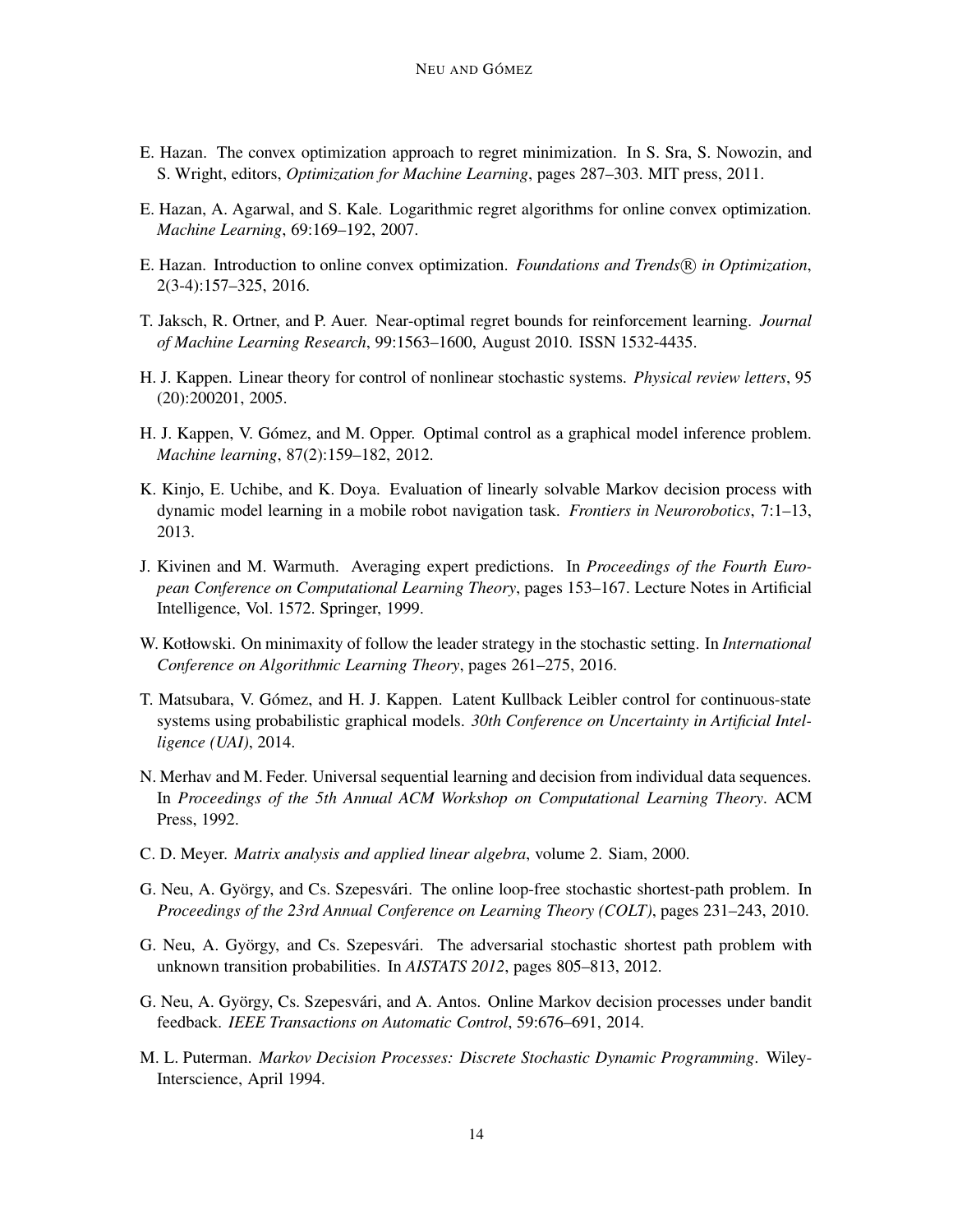- <span id="page-14-10"></span>E. Rombokas, M. Malhotra, E. A. Theodorou, E. Todorov, and Y. Matsuoka. Reinforcement learning and synergistic control of the act hand. *IEEE/ASME Transactions on Mechatronics*, 18(2):569– 577, 2013.
- <span id="page-14-12"></span>A. Sani, G. Neu, and A. Lazaric. Exploiting easy data in online optimization. In *NIPS-27*, pages 810–818, 2014.
- <span id="page-14-13"></span>E. Seneta. *Non-negative matrices and Markov chains*. Springer Science & Business Media, 2006.
- <span id="page-14-2"></span>S. Shalev-Shwartz. Online learning and online convex optimization. *Foundations and Trends in Machine Learning*, 4(2):107–194, 2012.
- <span id="page-14-0"></span>R. Sutton and A. Barto. *Reinforcement Learning: An Introduction*. MIT Press, 1998.
- <span id="page-14-1"></span>Cs. Szepesv´ari. *Algorithms for Reinforcement Learning*. Synthesis Lectures on Artificial Intelligence and Machine Learning. Morgan & Claypool Publishers, 2010.
- <span id="page-14-8"></span>D. Thalmeier, V. Gómez, and H. J. Kappen. Action selection in growing state spaces: control of network structure growth. *Journal of Physics A: Mathematical and Theoretical*, 50(3):034006, 2017.
- <span id="page-14-9"></span>E. Theodorou, J. Buchli, and S. Schaal. A generalized path integral control approach to reinforcement learning. *Journal of Machine Learning Research*, 11:3137–3181, 2010.
- <span id="page-14-5"></span>E. Todorov. Linearly-solvable Markov decision problems. In *NIPS-18*, pages 1369–1376, 2006. ISBN 0-262-23253-7.
- <span id="page-14-7"></span>E. Todorov. General duality between optimal control and estimation. In *Decision and Control, 2008. CDC 2008. 47th IEEE Conference on*, pages 4286–4292. IEEE, 2008.
- <span id="page-14-6"></span>E. Todorov. Compositionality of optimal control laws. In *NIPS-22*, pages 1856–1864, 2009.
- <span id="page-14-15"></span>E. Todorov. Policy gradients in linearly-solvable mdps. In *NIPS-23*, pages 2298–2306. CURRAN, 2010.
- <span id="page-14-14"></span>T. van Erven, P. D. Grünwald, N. A. Mehta, M. D. Reid, and R. C. Williamson. Fast rates in statistical and online learning. *Journal of Machine Learning Research*, 16:1793–1861, 2015.
- <span id="page-14-11"></span>G. Williams, P. Drews, B. Goldfain, J. M. Rehg, and E. A. Theodorou. Aggressive driving with model predictive path integral control. In *2016 IEEE International Conference on Robotics and Automation (ICRA)*, pages 1433–1440, May 2016. doi: 10.1109/ICRA.2016.7487277.
- <span id="page-14-3"></span>J. Y. Yu, S. Mannor, and N. Shimkin. Markov decision processes with arbitrary reward processes. *Mathematics of Operations Research*, 34(3):737–757, 2009.
- <span id="page-14-4"></span>A. Zimin and G. Neu. Online learning in episodic Markovian decision processes by relative entropy policy search. In *NIPS-26*, pages 1583–1591, 2013.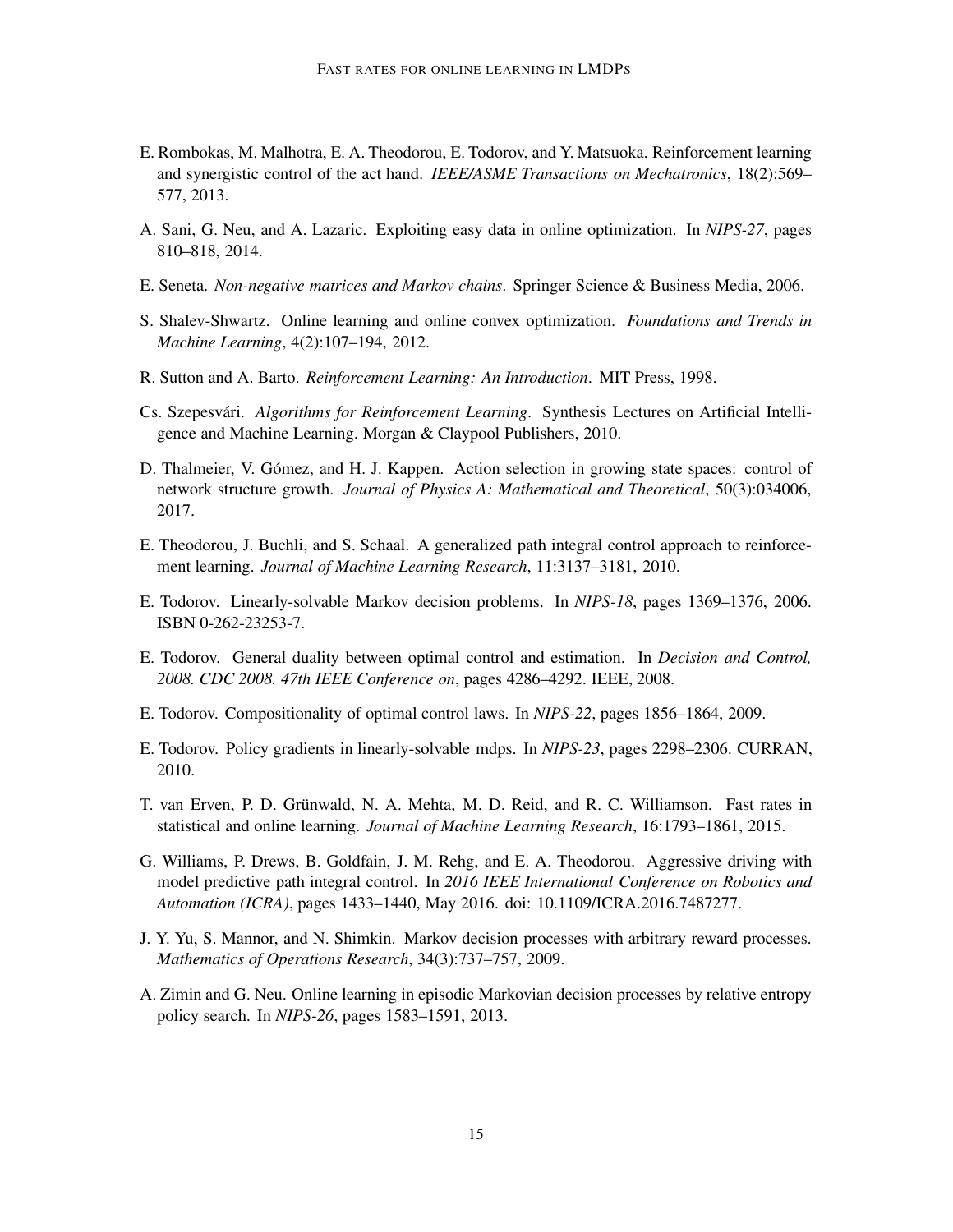# Appendix A. The convex optimization view of optimal control in LDMPs

This section summarizes some facts regarding the convex optimization formulation of Section [2.2.](#page-3-2) We first show that the negative conditional entropy constituting the only nonlinear term in the objective  $f(\pi; c)$  is convex.

#### <span id="page-15-0"></span>A.1. The convexity of the negative conditional entropy

Let us consider the joint probability distribution  $\pi$  on the finite set  $\mathcal{X}^2$ . We denote  $\mu(x) = \sum_y p(x, y)$ and  $Q(y|x) = p(x, y)/\mu$ . We study the negative conditional entropy of  $(X, Y) \sim \pi$  as a function of  $\pi$ :

$$
R(\pi) = \sum_{x,y} \pi(x,y) \log \frac{\pi(x,y)}{\sum_{y'} \pi(x,y')} = \sum_{x,y} \pi(x,y) \log \frac{\pi(x,y)}{\mu(x)}
$$

We will study the Bregman divergence  $B_R$  corresponding to  $R$ :

$$
B_R(\pi'|\pi) = R(\pi') - R(\pi) - \nabla R(\pi)^{\mathsf{T}}(\pi' - \pi).
$$

Our aim is to show that  $B_R$  is nonnegative, which will imply the convexity of R.

We begin by computing the partial derivative of  $R(\pi)$  with respect to  $\pi(x, y)$ :

$$
\frac{\partial R(\pi)}{\partial \pi(x,y)} = \log (\pi(x,y)) - \log (\mu(x)),
$$

where we used the fact that  $\frac{\partial \mu(x)}{\partial \pi(x,y)} = 1$  for all y. With this expression, we have  $-H(Y|X)$ :

$$
R(\pi) + \nabla R(\pi)^{\mathsf{T}}(\pi' - \pi) = \sum_{x,y} \pi(x,y) \log \frac{\pi(x,y)}{\mu(x)} + \sum_{x,y} (\pi'(x,y) - \pi(x,y)) \log \frac{\pi(x,y)}{\mu(x)}
$$

$$
= \sum_{x,y} \pi'(x,y) \log \frac{\pi(x,y)}{\mu(x)}.
$$

Thus, the Bregman divergence takes the form

$$
B_R(\pi'|\pi) = \sum_{x,y} \pi'(x,y) \left( \log \frac{\pi'(x,y)}{\mu'(x)} - \log \frac{\pi(x,y)}{\mu(x)} \right)
$$
  
= 
$$
\sum_{x,y} \pi'(x,y) \log \frac{Q'(y|x)}{Q(y|x)} = \sum_x \mu'(x) \sum_y Q'(y|x) \log \frac{Q'(y|x)}{Q(y|x)}
$$
  
= 
$$
\sum_x \mu'(x) D(Q'(\cdot|x) || Q(\cdot|x)) \ge \frac{1}{2} \sum_x \mu'(x) ||Q'(\cdot|x) - Q(\cdot|x)||_1^2,
$$

where the last step follows from Pinsker's inequality. Thus, we have shown that the Bregman divergence  $B_R$  is nonnegative on  $\Delta(\mathcal{X}^2)$ , proving that  $R(\pi)$  is convex.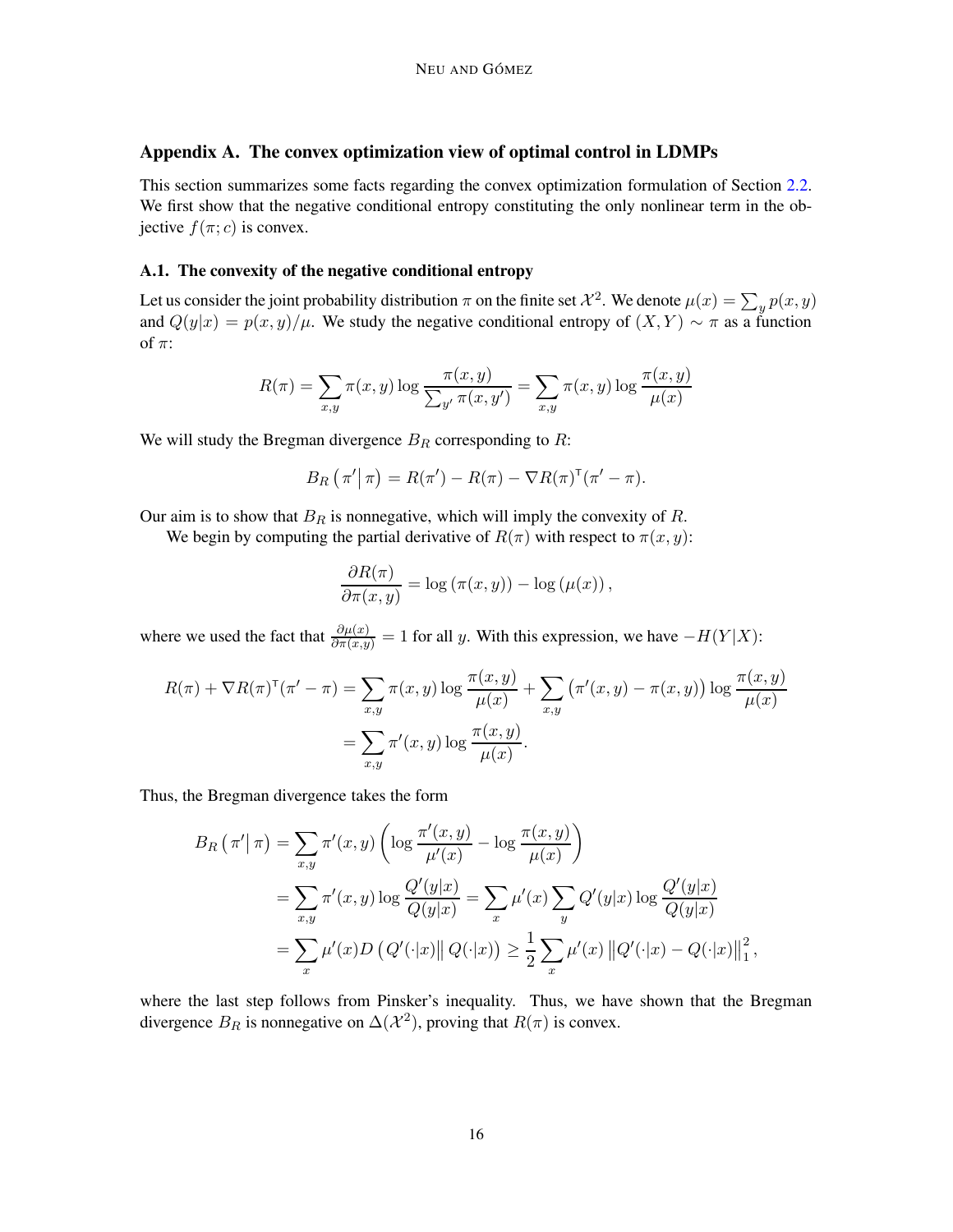### <span id="page-16-0"></span>A.2. Derivation of the optimal control

Here, we give an alternative derivation of the optimal control given in Section [2.1](#page-2-3) based on the optimization problem  $\min_{\pi \in \Delta(M)} f(\mu; c)$  for an arbitrary bounded state-cost function c. As a reminder,  $f(\pi; c)$  is given by

$$
f(\pi; c) = \sum_{x, x'} \pi(x, x') \left( c(x) + \log \frac{\pi(x, x')}{P(x'|x) \sum_{y} \pi(x, y)} \right)
$$

and the feasible set  $\Delta(M)$  is given by the following convex constraints:

$$
\sum_{x'} \pi(x, x') = \sum_{x''} \pi(x'', x) \qquad (\forall x),
$$
  

$$
\sum_{x,x'} \pi(x, x') = 1,
$$
  

$$
\pi(x, x') \ge 0 \qquad (\forall x, x'),
$$
  

$$
\pi(x, x') = 0 \qquad (\forall x, x' : P(x'|x) = 0).
$$

We begin by slightly adjusting the definition of  $f(\cdot;c)$  for it to become a *barrier function*: we set  $f(\pi; c) = \infty$  for all  $\pi$  not satisfying the last two constraints. It is easy to see that this adjustment does not change the optimum of  $f(\cdot; c)$ , but it helps getting rid of the inequality constraints. Thus, with this form of f, we can characterize the optimum of  $f(\cdot; c)$  using the technique of Lagrange multipliers<sup>[5](#page-16-1)</sup>.

Precisely, we introduce a Lagrange multiplier  $v(x)$  for every x to enforce the first constraint and  $\lambda$  to enforce the second one, and write the Lagrangian as

$$
\mathcal{L}(\pi; v, \lambda) = \sum_{x, x'} \pi(x, x') \left( c(x) + \log \frac{\pi(x, x')}{P(x'|x) \sum_{y} \pi(x, y)} \right) + \lambda \left( \sum_{x, x'} \pi(x, x') - 1 \right)
$$

$$
+ \sum_{x, x'} v(x) \left( \pi(x, x') - \pi(x', x) \right)
$$

$$
= \sum_{x, x'} \pi(x, x') \log \frac{\pi(x, x')}{P(x'|x) \sum_{y} \pi(x, y)} + \sum_{x, x'} \pi(x, x') \left( c(x) + \lambda + v(x) - v(x') \right) - \lambda
$$

Let  $\mu(x) = \sum_{y} \pi(x, y)$ , noting that  $\partial \mu(x)/\partial \pi(x, y) = 1$  for all y. Differentiate the Lagrangian with respect to a fixed  $\pi(x, x')$ :

$$
\frac{\partial \mathcal{L}(\pi; v, \lambda)}{\partial \pi(x, x')} = \log (\pi(x, x')) - \log (\mu(x)) + (c(x) + \lambda + v(x) - v(x') - \log P(x'|x)).
$$

Setting the gradient to zero, we obtain the following formula for  $\pi(x, x')/\mu(x)$ :

$$
\frac{\pi(x, x')}{\mu(x)} = P(x'|x) \cdot \exp(-c(x) - \lambda - v(x) + v(x')).
$$

<span id="page-16-1"></span><sup>5.</sup> Alternatively, one could introduce KKT multipliers for all constraints and eliminate the last two by complementary slackness, which yields the same characterization.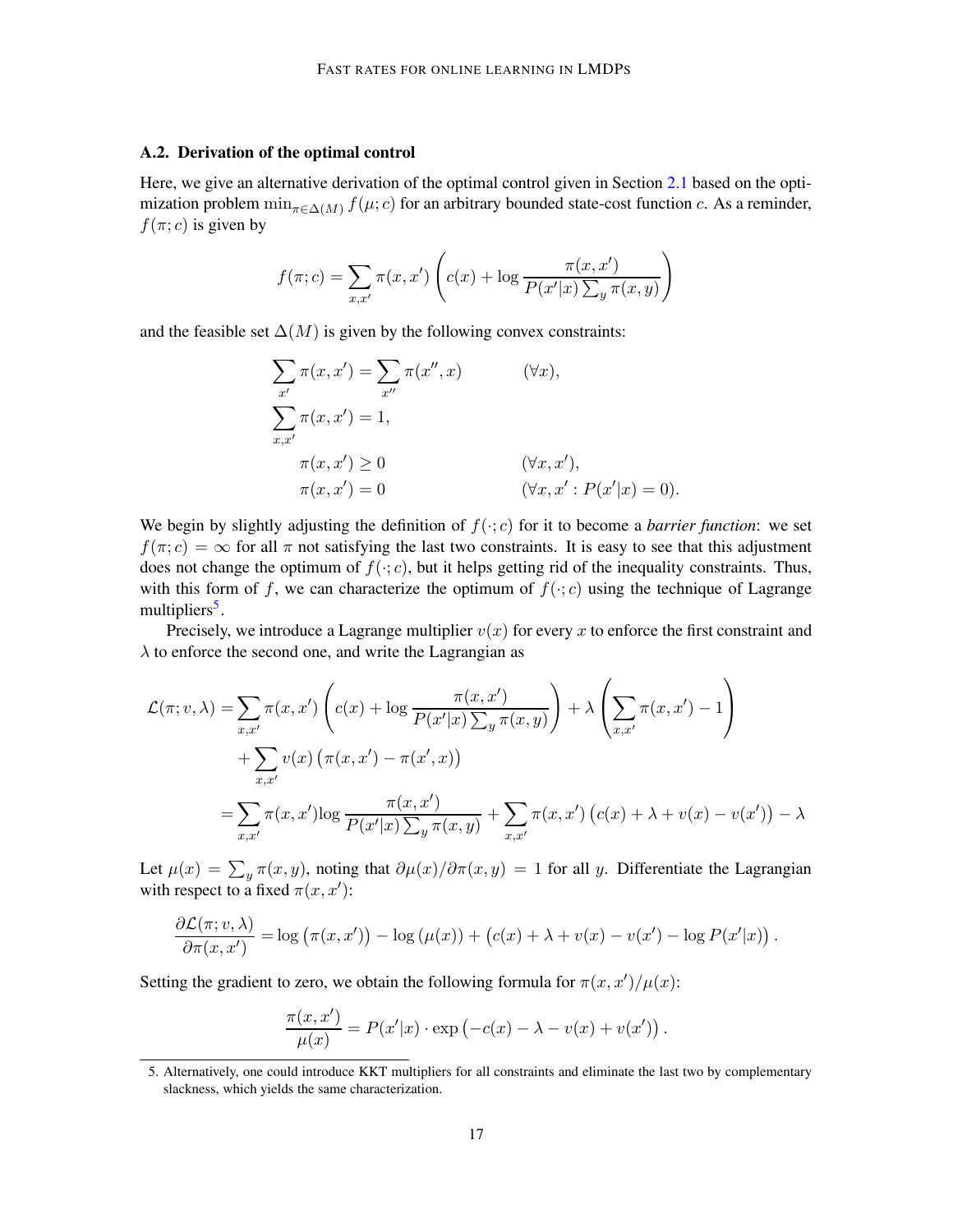Since  $\pi(x, y) \ge 0$  for all  $x, y$ , we have  $\sum_{x'}$  $\pi(x,x)$  $\Sigma$  $\frac{\pi(x,x')}{\pi(x,y)} = 1$  and thus

$$
\sum_{x'} P(x'|x) \exp (-c(x) - \lambda + v(x') - v(x)) = 1.
$$

Introducing the variables  $z(x)$  for all x, we recover the linear system of equations in Equation [\(2\)](#page-3-1):

$$
z(x) = \sum_{x'} P(x'|x) \exp(-c(x) - \lambda) z(x').
$$

Plugging back into the Lagrangian, we obtain that the dual function is  $\mathcal{L}(\lambda) = -\lambda$ , which now needs to be maximized subject to the above constraint, implying that  $\exp(-\lambda)$  is indeed the largest eigenvalue of the matrix  $GP$ . Furthermore, by strong duality, the  $\lambda$  maximizing the dual is indeed the minimum of the primal  $f(\pi; c)$  on  $\Delta(M)$ .

# <span id="page-17-0"></span>Appendix B. Technical proofs

In this section, we prove the preliminary lemmas from Section [5.](#page-7-0)

### B.1. The proof of Lemma [2](#page-8-2)

The idea of the proof is similar to the proof of Theorem 4 of [Bartlett and Tewari](#page-12-2) [\(2009](#page-12-2)). By our Assumption [1](#page-6-2) and the fact that all feasible control policies retain the structural properties of the passive dynamics, our MDP satisfies the conditions of Proposition 4.3.2 of [Bertsekas](#page-12-13) [\(2007\)](#page-12-13), so *value iteration* converges to the solution of the Bellman optimality equations. Let  $J_n(x)$  be the total expected cost of the best *n*-horizon policy started output by the value iteration procedure and let  $q_n$ denote the corresponding policy. Then, consider the strategy of following the passive dynamics from x until hitting y and then switching to the optimal finite-horizon policy optimized for the remaining rounds. By the finite-horizon optimality of  $q_n$ , this strategy is clearly suboptimal: letting  $L$  denote the *random* number of steps taken for reaching y under the passive dynamics, this suboptimality can be expressed as  $J_n(x) \leq \mathbb{E}[L + J_{n-L}(y)]$ . Thus, by the fact that value iteration converges, we have

$$
v(x) - v(y) = \lim_{n \to \infty} (J_n(x) - J_n(y))
$$
  
\n
$$
\leq \lim_{n \to \infty} (\mathbb{E}[L + J_{n-L}(y) - J_n(y)]) \leq H,
$$

where we used that  $J_k(y) \leq J_n(y)$  for all  $k \leq n$  and that  $\mathbb{E}[L] \leq H$  by Assumption [1.](#page-6-2) This concludes the proof of the first statement. As for the second statement, note that the associated optimal policy Q can be written as

<span id="page-17-1"></span>
$$
Q(x'|x) = P(x'|x) \exp (\lambda - c(x) - v(x') + v(x)),
$$
\n(9)

so the control cost can be bounded for all  $x$  as

$$
D(Q(\cdot|x) || P(\cdot|x)) = v(x) + \lambda - c_t(x) - \sum_{x'} Q(x'|x)v(x') \le H + 1,
$$

thus concluding the proof.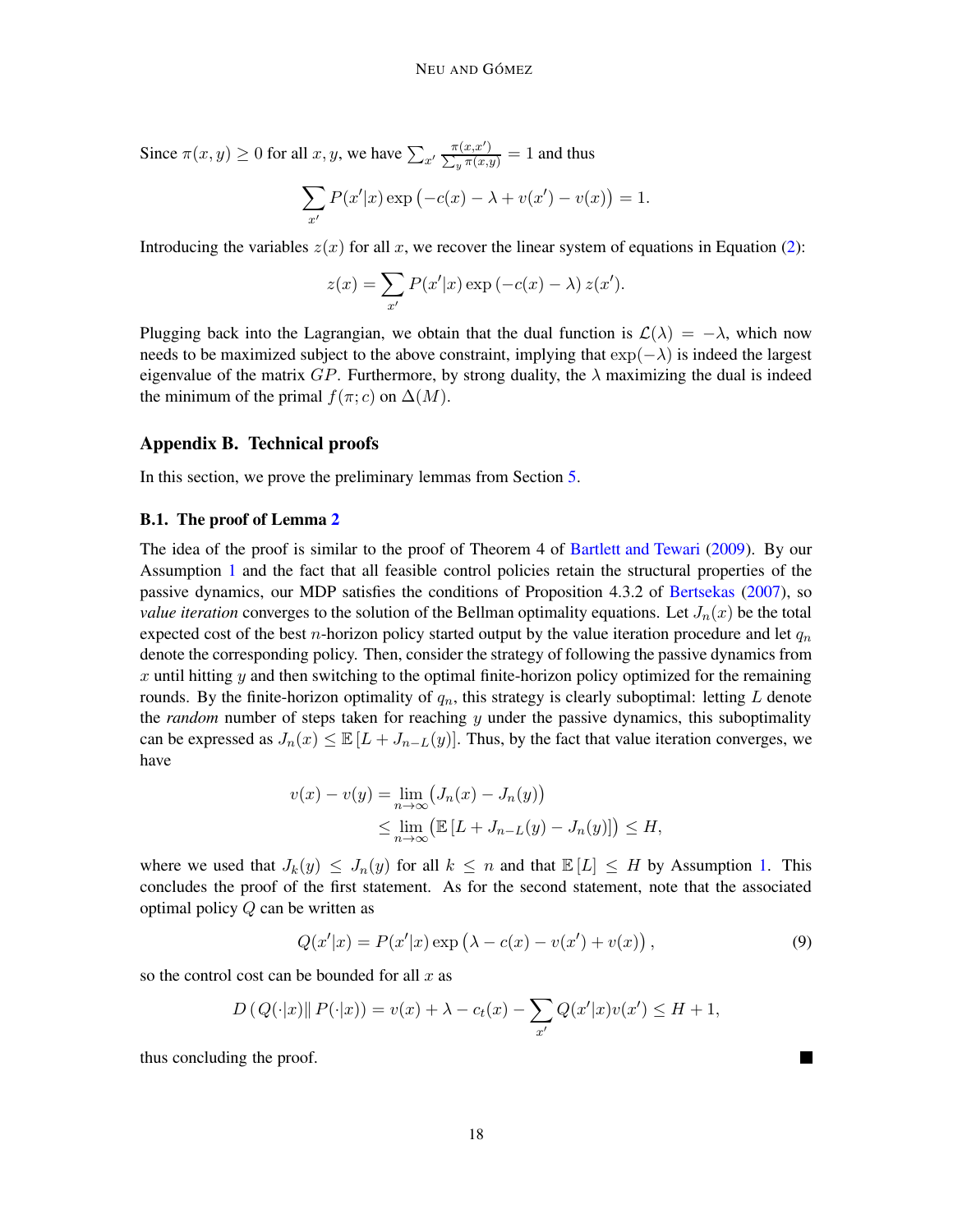### B.2. The proof of Lemma [3](#page-8-3)

It is well known (see, e.g., [Seneta](#page-14-13) [\(2006](#page-14-13))) that the Markov-Dobrushin coefficient  $\alpha(P)$  of a transition kernel  $P$  satisfies

$$
\alpha(P) = 1 - \min_{x,y \in \mathcal{X}} \sum_{s} \min \{ P(s|x), P(s|y) \}
$$

Now, let us observe that by the expression [\(9\)](#page-17-1), we can prove the statement of the lemma as

$$
\alpha(Q) = 1 - \min_{x,y \in \mathcal{X}} \sum_{s} \min \{ Q(s|x), Q(s|y) \}
$$
  
= 1 - \min\_{x,y \in \mathcal{X}} \sum\_{k} \min \{ P(s|x) \exp(v(x) - c(x)), P(s|y) \exp(v(y) - c(y)) \} \exp(\lambda - v(s))  

$$
\leq 1 - \min_{x,y \in \mathcal{X}} \sum_{k} \min \{ P(s|x), P(s|y) \} \exp\left(\lambda - v(s) - 1 + \min_{s'} v(s')\right)
$$
  

$$
\leq 1 - \min_{x,y \in \mathcal{X}} \sum_{k} \min \{ P(s|x), P(s|y) \} e^{-H-1} = e^{-1/\tau} + \left(1 - e^{-1/\tau}\right) \left(1 - e^{-H-1}\right),
$$

where the last inequality follows from applying Lemma [2](#page-8-2) to show  $v(s) - v(s') \leq H$  for this particular pair of states.

# B.3. The proof of Lemma [4](#page-8-1)

The proof roughly follows the proof of Proposition 3 of [Guan et al.](#page-12-12) [\(2014](#page-12-12)). Let us define the Bellman optimality operator  $B_c : \mathbb{R}^{\mathcal{X}} \to \mathbb{R}^{\mathcal{X}}$  associated with the state-cost function c that acts on any value function v as  $(B_c v)(x) = c(x) + \min_{q \in \Delta(\mathcal{X})} \left\{ D(q||P(\cdot|x)) + \sum_{y} q(y)v(y) \right\}$ . With this operator, we can express the Bellman optimality equations for  $v_f$  as  $v_f + \lambda_f = B_c v_f$ . Thus, we have

$$
\|v_f - v_g\|_s = \|B_f v_f - \lambda_f - B_g v_g + \lambda_g\|_s
$$
  
= 
$$
\|B_f v_f - B_g v_g\|_s \le \|B_f v_f - B_g v_f\|_s + \|B_g v_f - B_g v_g\|_s,
$$
 (10)

<span id="page-18-0"></span>where the second equality follows from the fact that the span seminorm is insensitive to shifting by constants and the last step follows from the triangle inequality. The first term in the above expression can be easily bounded noting that  $B_f v_f - B_g v_f = f - g$  by the definition of the Bellman operator. For the second term, we can follow the argument of [Guan et al.](#page-12-12) [\(2014\)](#page-12-12) to show that

$$
||B_g v_f - B_g v_g||_s \le \frac{1}{2} ||v_f - v_g||_s \max_{x,y} ||Q_f(\cdot|x) - Q_g(\cdot|y)||_1.
$$

Now for controlling the last factor in the above expression, we take an arbitrary pair of states x and y and write

$$
\frac{1}{2} \sum_{s} |Q_f(s|x) - Q_g(s|y)| = \frac{1}{2} \sum_{s} (Q_f(s|x) + Q_g(s|y)) - \sum_{s} \min \{Q_f(s|x), Q_g(s|y)\}
$$
\n
$$
= 1 - \sum_{s} \min \{P(s|x) \exp(v_f(x) - f(x) + \lambda_f - v_f(s)), P(s|y) \exp(v_g(x) - g(x) + \lambda_f - v_g(s))\}
$$
\n
$$
\leq 1 - \sum_{s} \min \{P(s|x), P(s|y)\} e^{-H-1} = \alpha(P) + (1 - \alpha(P)) (1 - e^{-H-1}) = \alpha,
$$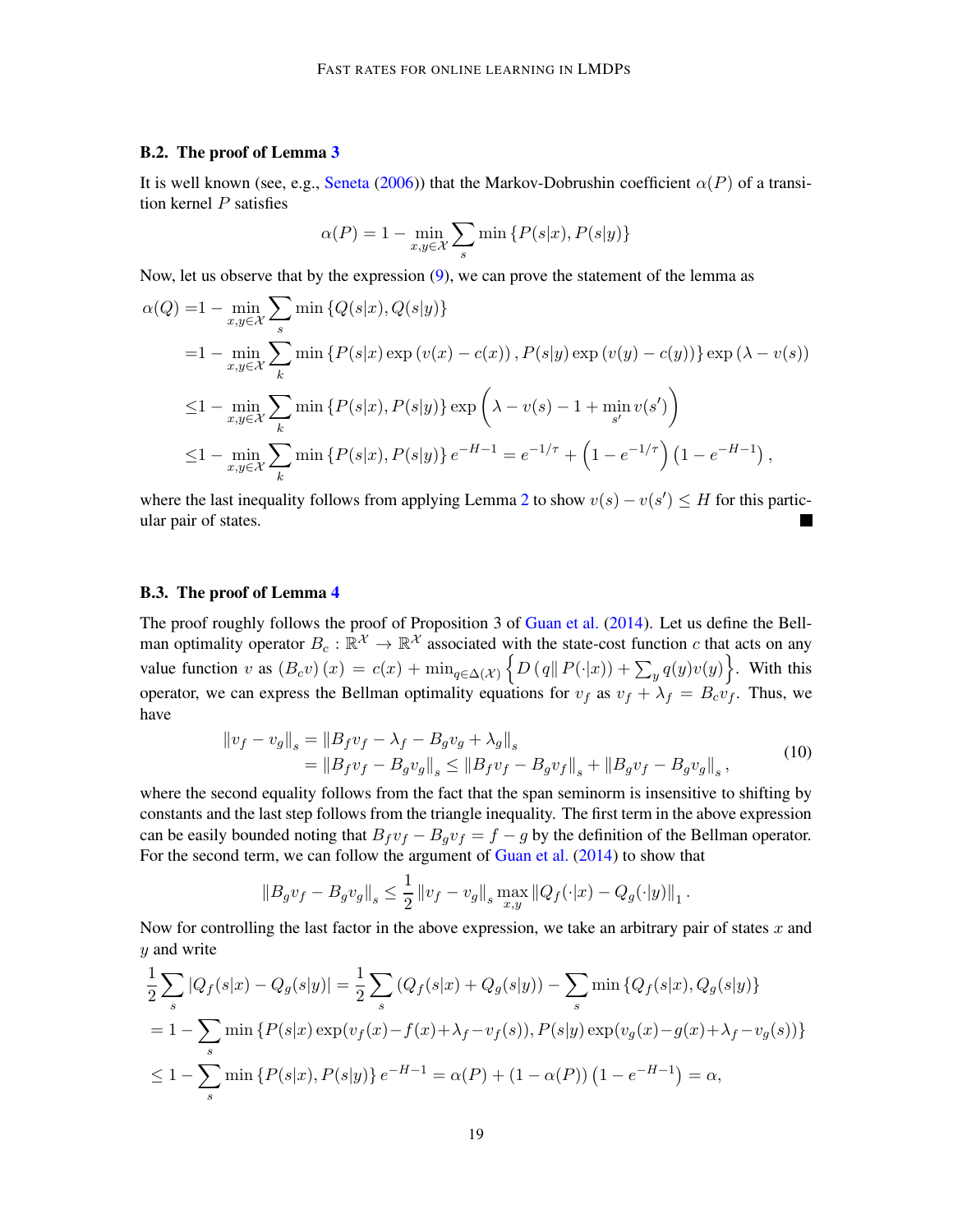where the first step uses the equality  $|a + b| = \frac{1}{2}$  $\frac{1}{2}|a+b| - \min\{a,b\}$  that holds for any two real numbers  $a, b$ , the second step follows from Equation [\(9\)](#page-17-1), the inequality from Lemma [2,](#page-8-2) and the last steps use the respective definitions of  $\alpha(P)$  and  $\alpha$ . In summary, we have proved that  $||B_gv_f - B_gv_g||_s \le \alpha ||v_f - v_g||_s$  holds for the worst-case ergodicity coefficient  $\alpha < 1$ . Plug-ging this bound back into Equation [\(10\)](#page-18-0) gives  $||v_f - v_g||_s \le \frac{1}{1 - \epsilon}$  $\frac{1}{1-\alpha}$   $||f - g||_s$ , which can be seen to imply the statement of the lemma after observing  $||f - g||_s \le 2 ||f - g||_{\infty}$  and  $\frac{1}{1-\alpha} \le \tau$ . Ш

# B.4. The proof of Lemma [5](#page-8-0)

The proof builds on the following lemma, adapted from Proposition 4 of [Guan et al.](#page-12-12) [\(2014](#page-12-12)):

**Lemma 11** Let f and g be two state-cost functions taking values in the interval  $[0,1]$ , let  $v_f$  and  $v_q$  *be the corresponding optimal value functions and*  $Q_f$  *and*  $Q_q$  *be the respective optimal policies. Then,*

<span id="page-19-1"></span>
$$
\max_{x \in \mathcal{X}} \|Q_f(\cdot|x) - Q_g(\cdot|x)\|_1 \leq \frac{1}{2} \|v_f - v_g\|_s.
$$

**Proof** Let us study the relative entropy between  $Q_f(\cdot|x)$  and  $Q_g(\cdot|x)$  for any fixed x:

$$
D (Q_f(\cdot|x) || Q_g(\cdot|x)) = \sum_{y} Q_f(y|x) \log \frac{Q_f(y|x)}{Q_g(y|x)}
$$
  
= 
$$
\sum_{y} Q_f(y|x) (v_g(y) - v_f(y)) + \log \frac{\sum_{y} P(y|x) e^{-v_g(y)}}{\sum_{y} P(y'|x) e^{-v_f(y')}}
$$
  
= 
$$
\sum_{y} Q_f(y|x) (v_g(y) - v_f(y)) + \log \frac{\sum_{y} P(y|x) e^{-v_f(y)}}{\sum_{y} P(y'|x) e^{-v_f(y')}} e^{-v_g(y) + v_f(y)}
$$
  

$$
\leq \frac{||v_g - v_f||_s^2}{8},
$$

where the second equality follows from straightforward calculations and the last step follows from Hoeffding's lemma (see, e.g., Lemma A.1 in [Cesa-Bianchi and Lugosi 2006](#page-12-1)). Now the statement of the lemma follows from applying Pinsker's inequality. ш

Now, we can conclude the proof of Lemma [5](#page-8-0) by combining Lemmas [4](#page-8-1) and [11](#page-19-1) with the easily-seen fact  $\|\overline{c}_{t+1} - \overline{c}_t\|_{\infty} \leq 1/t.$ ٠

#### <span id="page-19-0"></span>B.5. The proof of Lemma [7](#page-9-1)

Observe that, by the definition of the algorithm and the form of  $Q_t$  given by [\(5\)](#page-6-3), we have

$$
D(Q_t(\cdot|x)\|P(\cdot|x)) = v_t(x) + \lambda_t - \overline{c}_t(x) - \sum_{x'} Q_t(x'|x)v_t(x'),
$$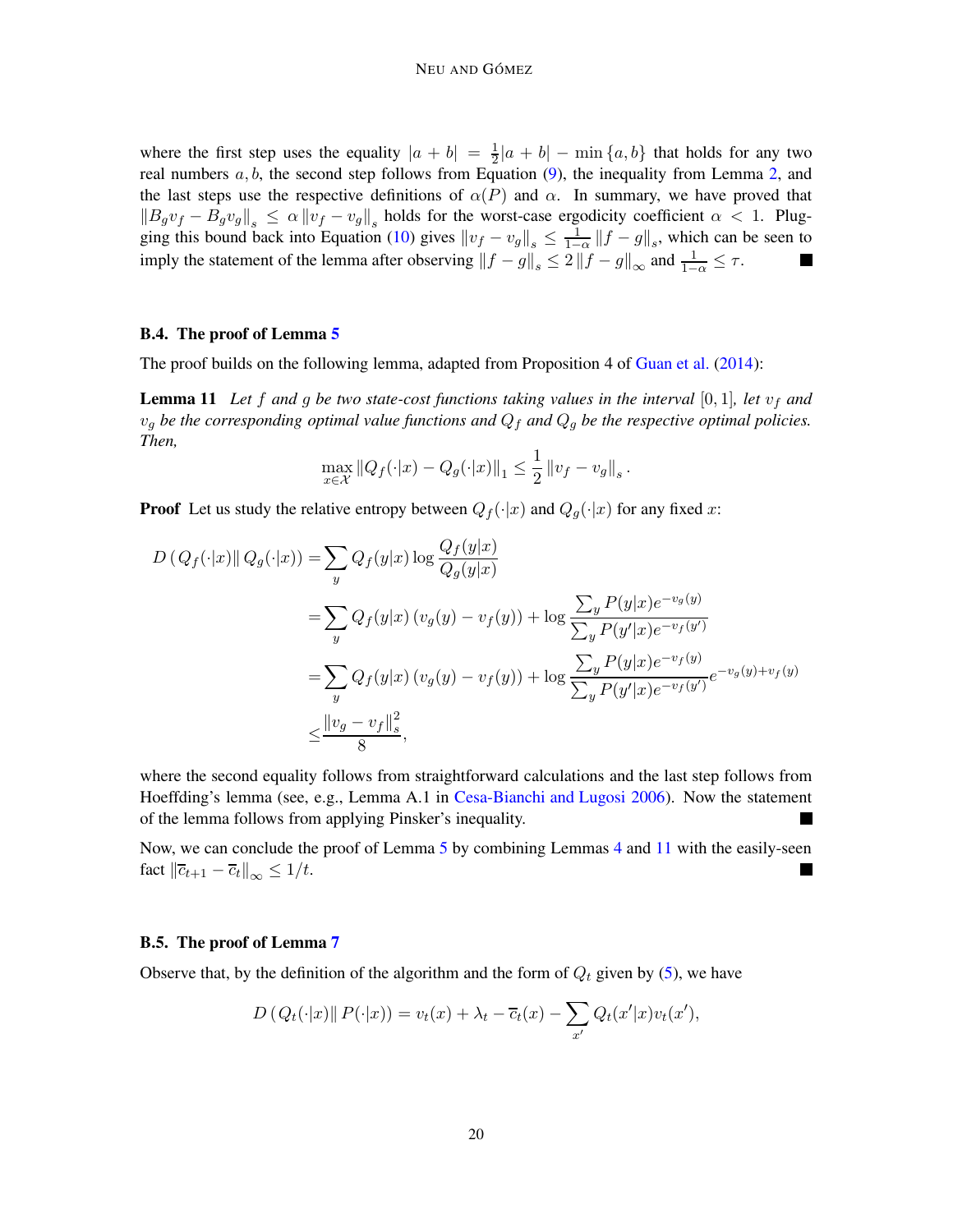<span id="page-20-1"></span>which, by using  $\ell_t = f(\cdot; c_t)$  and the form of f given in Eq. [\(3\)](#page-4-1) implies that

$$
\widetilde{\ell}_t(\pi_t) = \sum_x \mu_t(x) \left( c_t(x) + v_t(x) + \lambda_t - \overline{c}_t(x) - \sum_{x'} Q_t(x'|x) v_t(x') \right)
$$
\n
$$
= \sum_x \mu_t(x) \left( c_t(x) + \lambda_t - \overline{c}_t(x) \right),
$$
\n(11)

 $\lambda$ 

where the second equality follows from the fact that  $\sum_x \mu_t(x) Q_t(x'|x) = \mu_t(x')$ . Combining this with the analogous expression for  $\ell_t(\pi_{t+1})$ , we get

$$
\widetilde{\ell}_{t}(\pi_{t}) - \widetilde{\ell}_{t}(\pi_{t+1}) = (\mu_{t} - \mu_{t+1})^{\top} c_{t} + \mu_{t}^{\top} \overline{c}_{t} - \mu_{t+1}^{\top} \overline{c}_{t+1} + \lambda_{t} - \lambda_{t+1} \n= (\mu_{t} - \mu_{t+1})^{\top} (c_{t} + \overline{c}_{t}) + \mu_{t+1}^{\top} (\overline{c}_{t} - \overline{c}_{t+1}) + \lambda_{t} - \lambda_{t+1} \n\leq 2 \| \mu_{t+1} - \mu_{t} \|_{1} + \| \overline{c}_{t+1} - \overline{c}_{t} \|_{\infty} + \lambda_{t} - \lambda_{t+1}.
$$
\n(12)

<span id="page-20-0"></span>It remains to bound the last two terms. Defining  $\Delta_t = \overline{c}_{t+1} - \overline{c}_t$ , we have

$$
\lambda_{t+1} = \min_{\pi} f(\pi; \overline{c}_{t+1}) = \min_{\pi} \Big( f(\pi; \overline{c}_{t}) + \sum_{x, x'} \pi(x, x') \Delta_t(x) \Big)
$$
  

$$
\geq \min_{\pi} f(\pi; \overline{c}_{t}) + \min_{\pi'} \sum_{x, x'} \pi'(x, x') \Delta_t(x) \geq \lambda_t - ||\Delta_t||_{\infty},
$$

where the second equality uses the form of f, and the last step uses the fact that  $\pi'$  is a probability distribution over  $X \times X$ . This gives

$$
\widetilde{\ell}_t(\pi_t) - \widetilde{\ell}_t(\pi_{t+1}) \leq 2 \|\mu_{t+1} - \mu_t\|_1 + 2 \|\Delta_t\|_{\infty}.
$$

It remains to bound  $\|\mu_{t+1} - \mu_t\|_1$ . A simple argument (see, e.g., Lemma 4 of [Neu et al. 2014](#page-13-4)) shows that

$$
\|\mu_{t+1} - \mu_t\|_1 \le \max \left\{\tau(Q_t), \tau(Q_{t+1})\right\} \max_x \|Q_{t+1}(\cdot|x) - Q_t(\cdot|x)\|_1.
$$

Now, the first factor can be bounded by  $\tau$  and the second by appealing to Lemma [5.](#page-8-0) The proof is concluded by plugging the above bounds into Equation [\(12\)](#page-20-0), using  $\|\Delta_t\|_{\infty} \leq 1/t$ , summing up both sides, and noting that  $\sum_{t=1}^{T} 1/t \le 1 + \log T$ .

### <span id="page-20-2"></span>**B.6.** The proof of inequality  $(7)$

We will now prove the inequality

$$
\|\mu_t - p_t\|_1 \le 2e^{-(t-1)/\tau} + \tau (\tau + 1) \sum_{n=1}^{t-1} \frac{e^{-(t-n)/\tau}}{n}.
$$

If  $t = 1$ , the inequality clearly holds as  $\|\mu_1 - \mu_1\|_1 \leq 2$ . We let  $\varepsilon_t = \max_x \|Q(\cdot|x) - Q_{t-1}(\cdot|x)\|_1$ . By the triangle inequality, we have

$$
||p_t - \mu_t||_1 \le ||p_t - \mu_{t-1}||_1 + ||\mu_{t-1} - \mu_t||_1
$$
  
\n
$$
\le e^{-1/\tau} ||p_{t-1} - \mu_{t-1}||_1 + (\tau + 1) \varepsilon_t,
$$